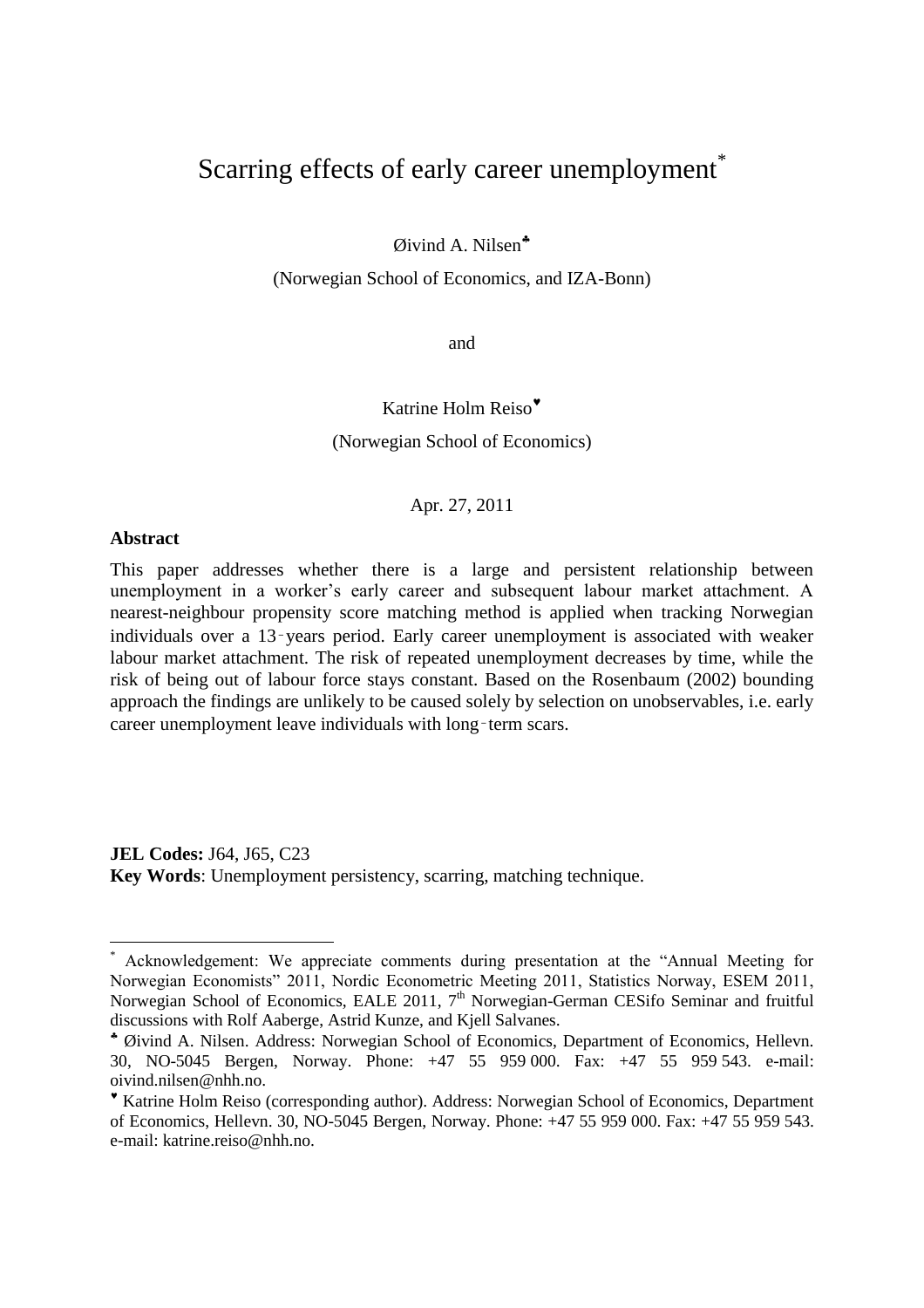#### **1. Introduction**

"Scarring" is defined as the negative long-term effect that unemployment has on future labour market possibilities *in itself*. Thus, an individual who has been unemployed will be more likely to suffer from negative labour market experiences in the future, compared to an otherwise identical individual who has not been unemployed. In the short-term, an unemployment period will imply a direct income loss. There are several studies, however, indicating that an unemployment period deteriorates future labour market possibilities and thus has severe long-term consequences as well. Arulampalam *et al*. (2000) and Gregg (2001) show evidence of state dependence scarring effects in individual unemployment histories (see also Biewen and Steffens (2010) for a German study). Norwegian papers of particular interest are Raaum and Røed (2006) that find patterns of youth unemployment persistence, and studies of downsizing (Huttunen *et al*., 2011, Bratsberg *et al*., 2010) which find increased probabilities of leaving the labour force for displaced workers. Bratsberg *et al*. (2010) show that 28 percent of all new disability insurance claims among males in Norway can be attributed to job displacement, implying that unemployment may be a pathway to disability pension. Thus, the direct costs associated with an unemployment period, for both the society and the individual, may be only the tip of an iceberg. Summarising the quite extensive literature on scarring, there seems to be ample evidence of state dependency in unemployment histories.

While there is evidence of a true scarring effect in the existing literature, less is known about its cause. Possible explanations are depreciation of human capital (Becker, 1993), psychological discouragement or habituation effects (Clark *et al*., 2001), theories of job matching where the unemployed accept poorer quality jobs (Pissarides, 1994), social work norms that influence individuals preferences for work (Stutzer and Lalive, 2004), and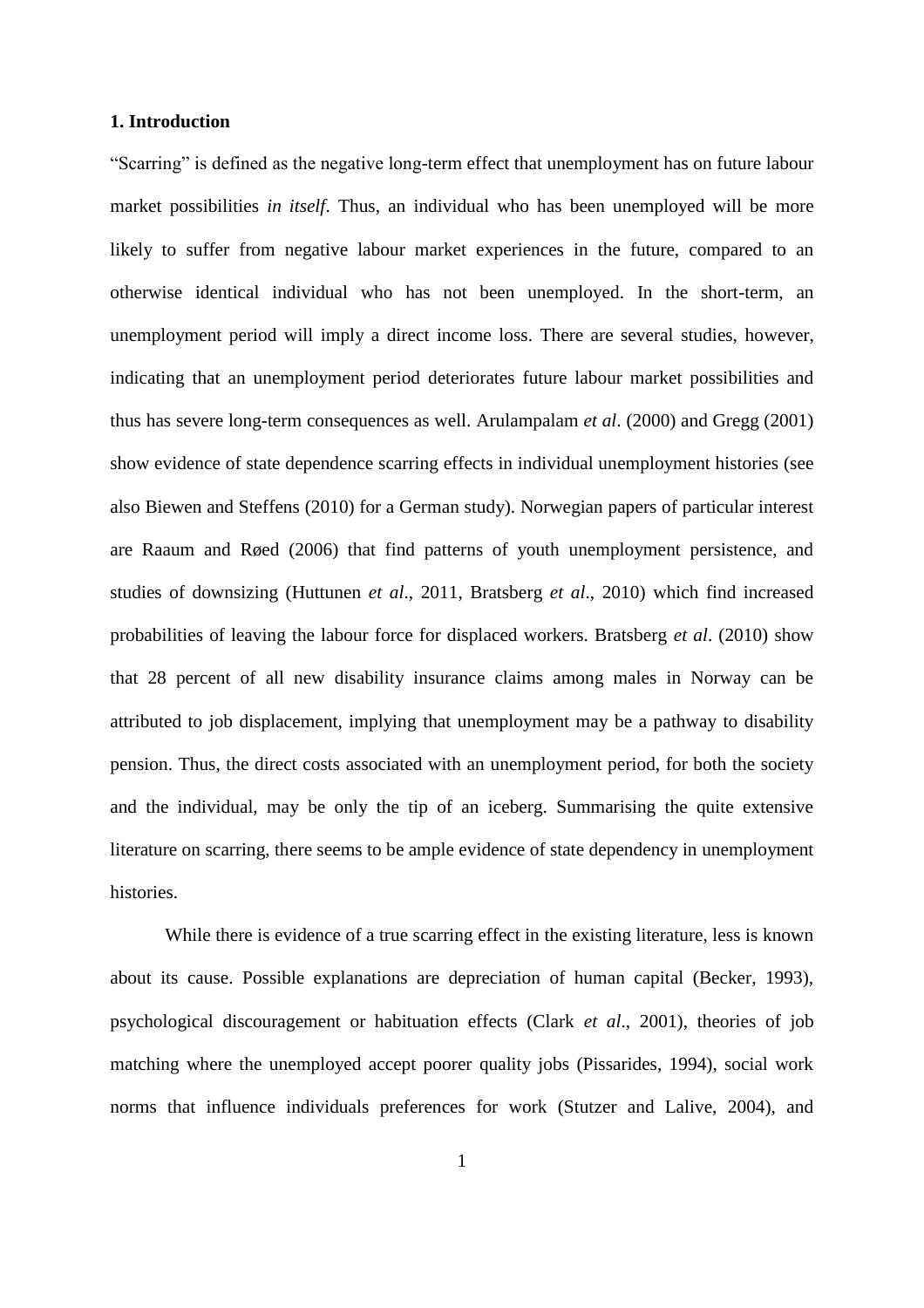employers using individual's unemployment as a signal of low productivity (Lockwood, 1991). In the latter case, individuals with a history of unemployment may face systematically lower chances of finding employment, even though they are identical to the other job seekers with regards to other characteristics that are observable to the employer.

When it comes to unemployment, it is well known that younger workers are affected more severely than their older and more established counterparts. This has become particularly evident during the current financial crisis and recessionary conditions afflicting several countries, especially those in the southern parts of Europe. Furthermore, one might think that the scarring effects are more significant for younger workers without a long employment history. Indeed, this seems to be the general belief among policy-makers, who often make specific active labour market programs targeting young workers. In other words, having unemployment spells might be considered a stronger signal about the qualifications and skills of young workers, rather than older ones. In addition, if a period of unemployment causes permanent exits form the labour market this may be particularly severe for the young who have their entire working career a head of them as opposed to the older workers who are closer to their retiring age. Thus, it seems reasonable to focus on relatively young workers when analysing the consequences of unemployment.

The aim of this paper is to analyse the magnitude of possible scarring effects of unemployment on future labour market status, being *unemployed* and being *out of labour force*, among young Norwegian workers.<sup>1</sup> We therefore focus on young individuals who already have some work experience.<sup>2</sup> Following a standard practice in labour market studies,

<sup>&</sup>lt;sup>1</sup> We do not focus on wage scarring for those who return to employment. While there is evidence of wage scarring in the literature, this seems to be of less concern in a Norwegian context. Huttunen *et al*. (2011) find moderate effects of displacement on earnings for those who remain in the labour force, while the effects of displacement on the probability of leaving the labour force are large.

 $2$  There is of course an extensive literature on the school-to-work transition. However, since we focus on young workers with at least two years of continuous experience, we do not discuss this literature.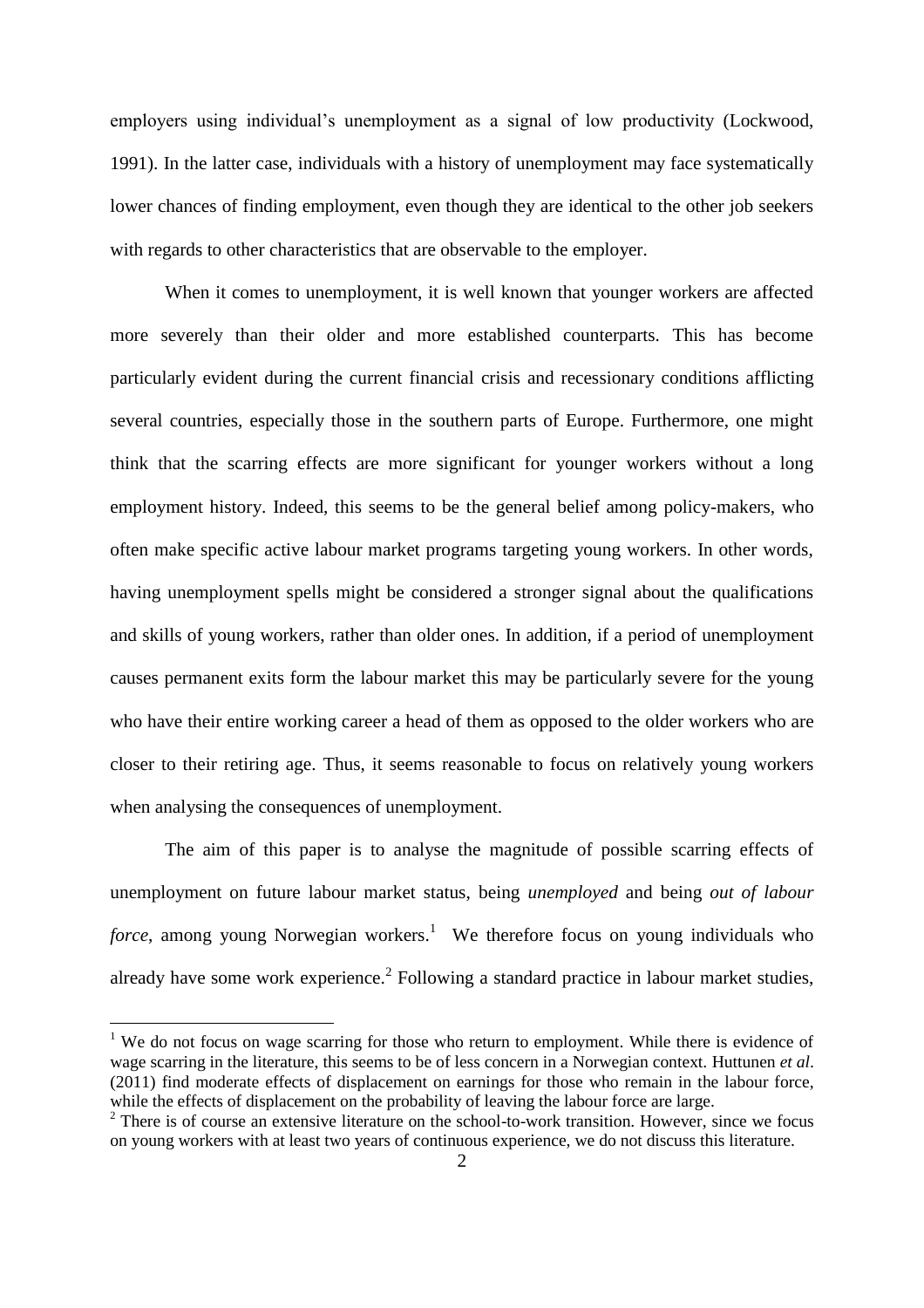we analyse the potential scarring effects separately for males and females. Reasons for such potential gender differences are for instance educational differences, occupational choice, family patterns and preferences. There are several reasons to focus on the Norwegian labour market. First, Norway has traditionally had a very low unemployment rate. For this reason, one might think that the scarring effects should be high, since being one out of few unemployed individuals may be perceived as a stronger signal of the individual's abilities by the employer than being one out of many unemployed when unemployment is high. Second, Norway is considered to be a well-developed welfare state. This might lead to longer unemployment and negative selection into disability pension. With free education, a failure of an individual's success in the labour market might therefore only reflect ones observed and unobserved lack of skills, or match made in the labour market. Thus, getting a diagnosis that gives one the option of stepping out of the labour force due to disability might be tempting. On the other hand, the authorities may also put significant effort into ensuring that everybody has a relatively good attachment to the labour market.

The data employed in this study have several advantages. First, they provide us with a very long time series. Second, the data sources are administrative registers, e.g. the public tax register, thereby reducing the problems of self-reporting errors, attrition, etc. Third, they are census data and therefore highly representative and provide a large number of observations. Finally, unlike most other studies in this field, they include information about females.

The focus is on young individuals (i.e. those who completed their education at most ten years prior to a potential unemployment experience), which registered as unemployed during the years 1990-1998. A comparison group is formed, constituted by young individuals who are employed. The labour market status of the two groups is recorded in the ten subsequent years. To make the two groups as comparable as possible, we use a nearest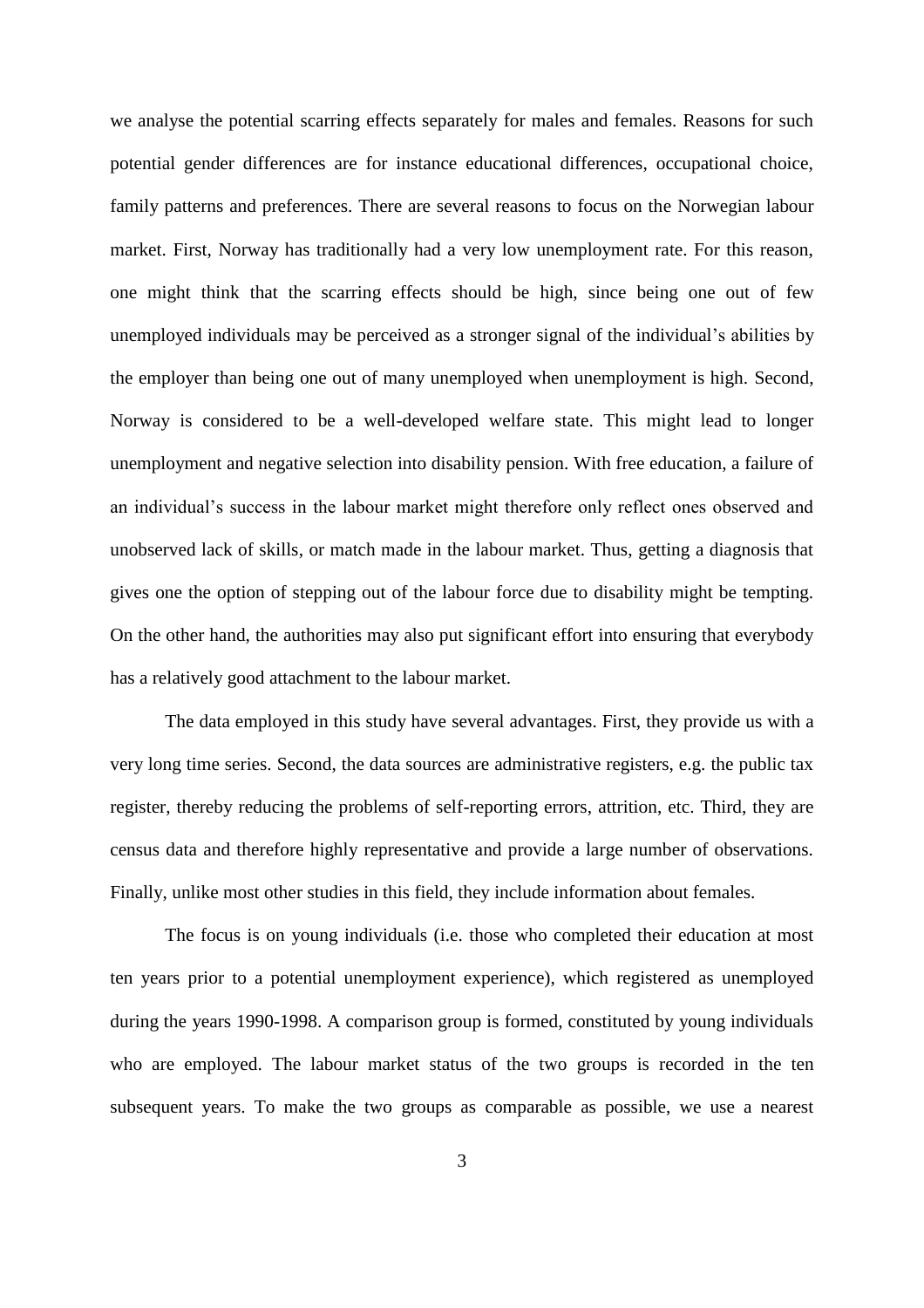neighbour propensity matching estimator. We also address the role of unobserved variables by using the approach proposed by Rosenbaum (2002). Our main finding is that there exists a large and persistent negative relationship between previous unemployment and future labour market status of being *unemployed* and being *out of labour force*. This indicates that there may be a considerable scarring effect of unemployment. The estimated relationships are similar for females and males.

The structure of the paper is as follows. Section 2 presents some information about intuitional settings in Norway. Section 3 presents the data, while a description of the matching procedure is provided in Section 4. Section 5 presents the results and this is followed by some sensitivity analyses in Section 6. Finally, we offer some concluding remarks in Section 7.

#### **2. Institutional Settings**

The unemployment rate in Norway has traditionally been very low. Still, we note that unemployment among the younger cohorts is much higher than for older individuals. For instance, in 1993, a recessionary year in Norway, the unemployment rate among males aged 15-24 years was 14.4, while it was only 5.7 among males aged 25-54. The corresponding numbers for females were 12.9 and 4.2, respectively. In 1998, a booming year in the Norwegian economy, the corresponding numbers were 9.1 and 2.2 for men, and 9.5 and 2.3 for females, respectively.<sup>3</sup> The gender difference in unemployment rates among younger individuals may be a result of the fact that males are traditionally employed in sectors that are more exposed to business cycle fluctuations (for instance manufacturing and construction), while females are more typically employed in the public sector. It should also be mentioned that the gender segregation in the Norwegian labour market is quite high (see OECD 2002).

<sup>&</sup>lt;sup>3</sup> Source: Statistics Norway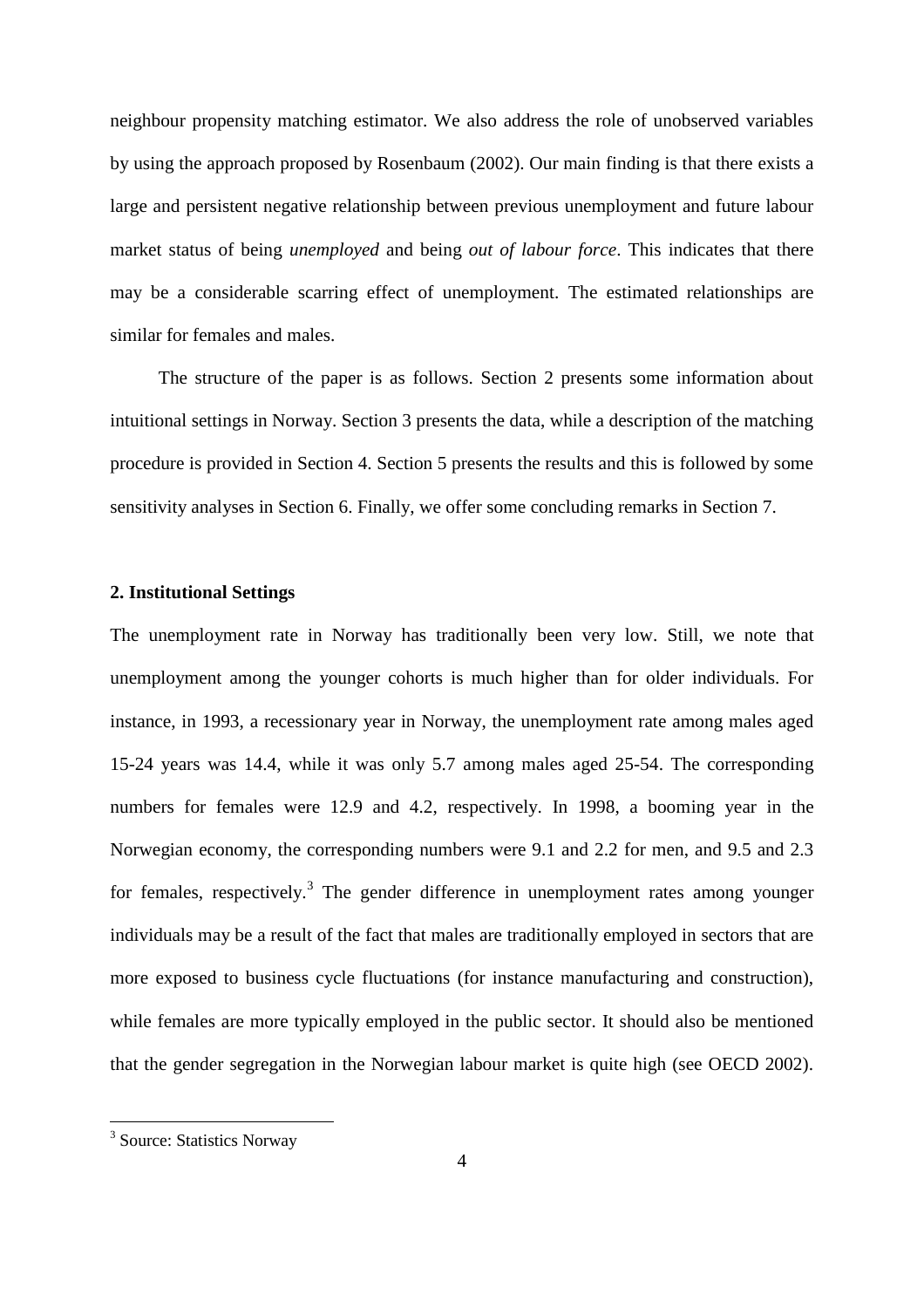Moreover, females have more education than males among the youngest cohorts. For instance, based on numbers for individuals aged 25-29 in 1999, 30.6 percent of males have a university education, while the corresponding number for females is 39.2.<sup>4</sup>

Individuals who are either residents or work as employees in Norway are automatically insured under the National Insurance Scheme. The conditions for receiving unemployment benefits are that the worker has previously earned income, has lost his job for reasons beyond his control, and is actively seeking employment and capable of work.<sup>5</sup> To receive state benefits during the review period of this study, 1990-1998, a beneficiary needed to earn a minimum of approximately 50 000 NOK (2009) the year prior to becoming unemployed, or twice this amount during the last three years prior to unemployment (NAV,  $2010$ .<sup>6</sup> The benefit received is 62.4 percent of previous earnings up to a certain maximum amount.<sup>7</sup> The unemployment benefit period varies depending on previous earnings; benefits could in practice be received for about three years in the period 1990-1998.<sup>8</sup>

The two main laws regulating hires and fires in Norway are the law of employment ("Sysselsettingsloven"), and the law of labour relations ("Arbeidsmiljøloven"). Still, there is no legal rule on the selection of workers to be dismissed in case of mass lay-off. In the main collective agreement ("Hovedavtalen") between the labour unions and the employers association (NHO) it is stated that employers should emphasise seniority when restructuring and during mass-lay-offs. However, it is possible to ignore the seniority rule if there are good reasons for this.

 4 Source: Statistics Norway

 $<sup>5</sup>$  However, individuals who quit voluntarily, or are dismissed due to reasons within their control, may</sup> also receive benefits after a certain waiting period of at least eight weeks.

 $6$  1 NOK  $\approx$  1/8 Euro.

<sup>7</sup> The maximum amount is approx. 270 000 NOK in 1998.

 $8$  It is also possible to continue receiving unemployment benefits after an interruption within 52 weeks without having to meet the minimum earnings threshold.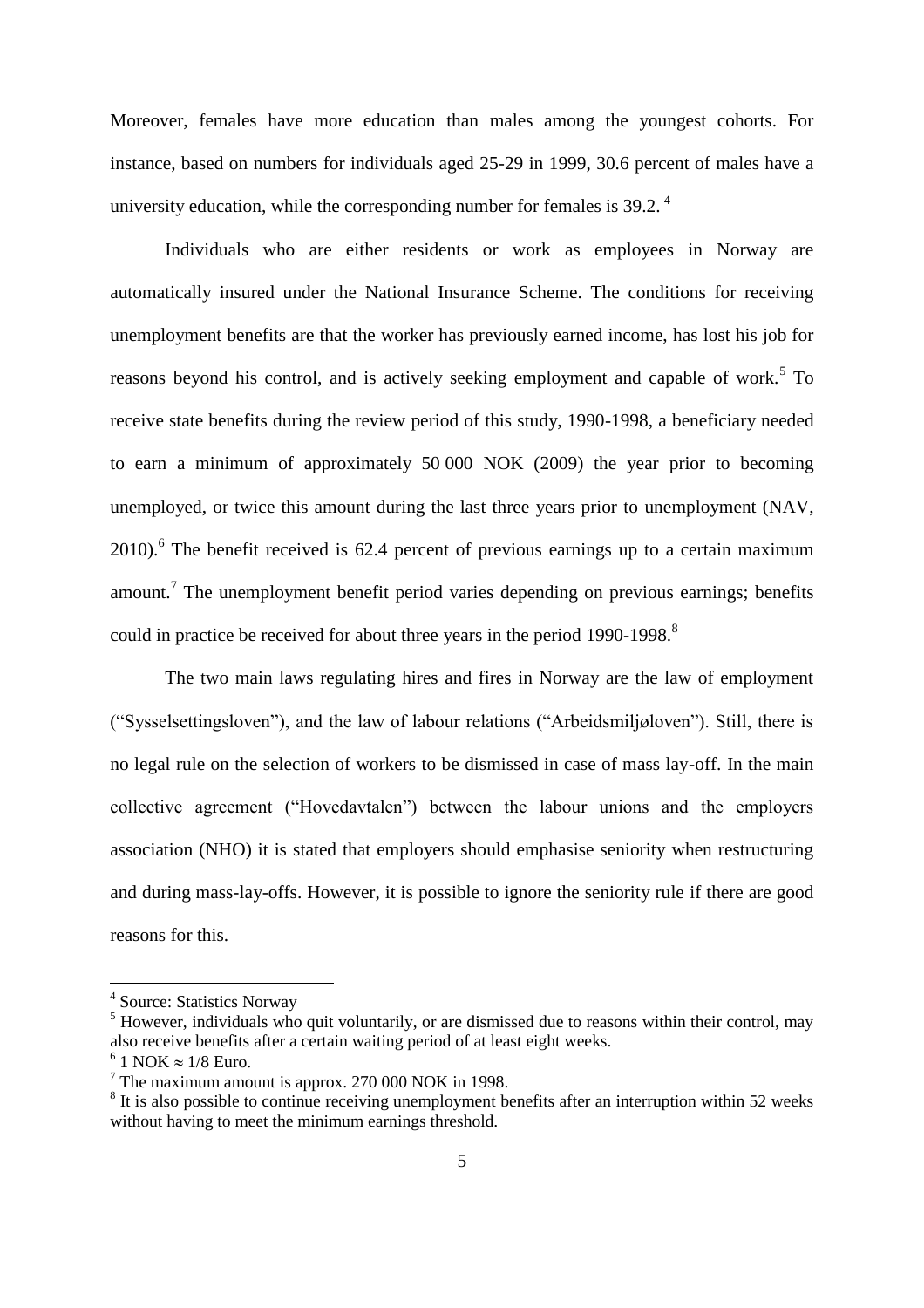## **3. Data**

#### *3.1 Sample constructing*

The data are drawn from data produced by Statistics Norway and include information on all Norwegian residents between 16 and 74 years of age. This includes employment relationships, labour market status, earnings, education, age, experience, material status and municipality of residence, collected from different administrative registers for the years 1986 to 2008. They are census data, making them highly representative and provide a large number of observations. There is also information about the number of months an individual has been registered as unemployed during a year. Both individuals who are entitled to unemployment benefits, and individuals who are not, may register as unemployed. An initiated month of registered unemployment is categorized as an entire month even if the unemployment spell is shorter. Data from the Norwegian Social Science Data Services are used to construct unemployment rates separately for males and females for 46 regional labour markets in the years 1990-1998.<sup>9</sup>

The sample is constructed by pooling all individuals in the period 1990 to 1998, which constitute the base years.<sup>10</sup> In a base year only individuals in the labour force are included. On the basis of their employment status, they are divided into two groups: employed and unemployed. Every individual that is registered with a plant identification number, i.e. has an employer in the register-months, being May in the years 1990-1995, and November in the years 1996-1998, and is not registered with any months of unemployment and is not a

<sup>&</sup>lt;sup>9</sup> The 46 regional labour markets are categorized by Statistics Norway and classified according to commuting statistics (Bhuller, 2009).

<sup>&</sup>lt;sup>10</sup> These exact base years are chosen so that it is possible to observe the individuals' registered unemployment histories two years prior to a base year, for reasons to be explained, and to follow individuals up to ten years after a base year. The registered unemployment variable is only available from 1988.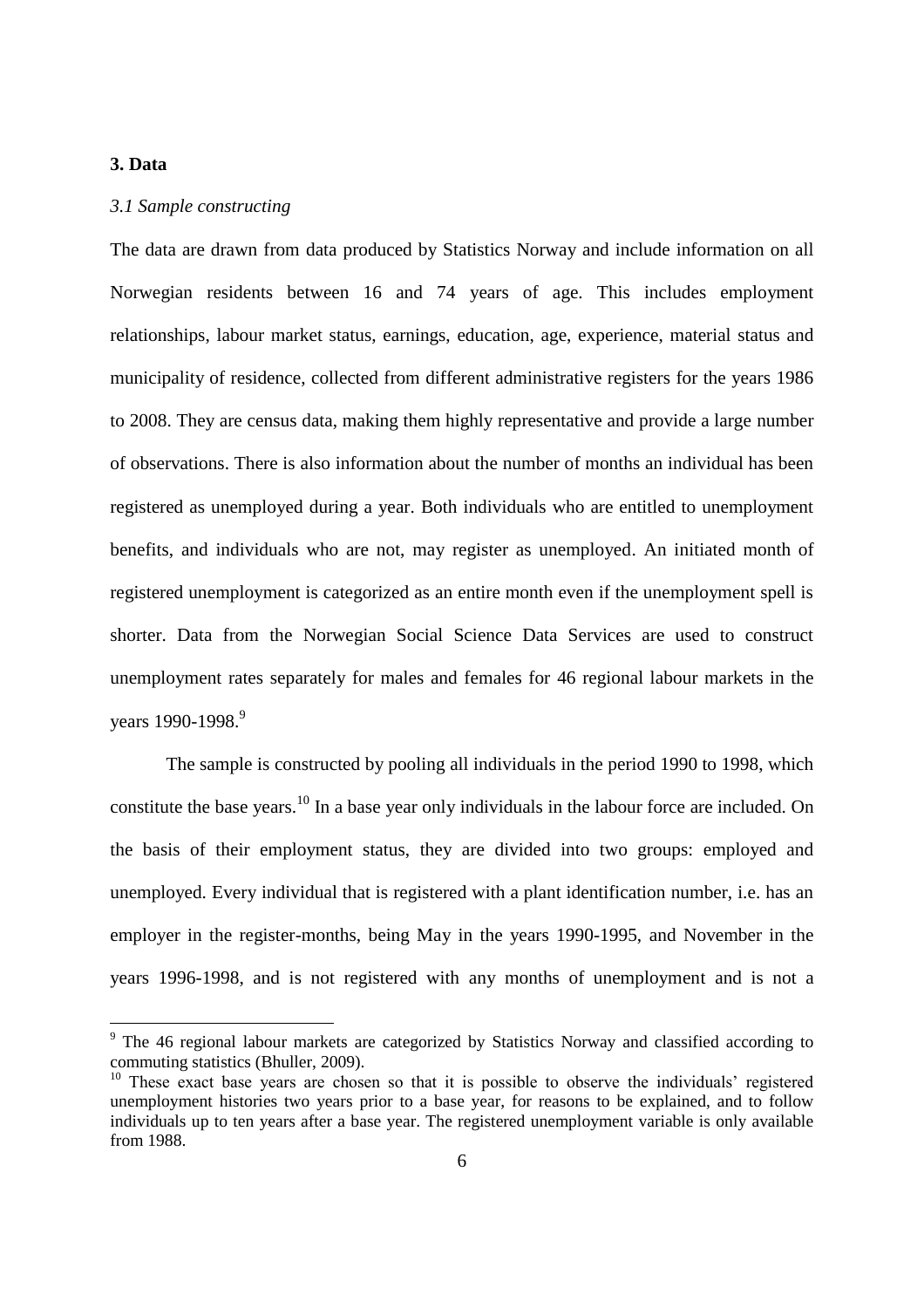fulltime student (i.e. not registered with on-going education and working less than 20 hours a week) in a given base year is part of the employed group.<sup>11, 12</sup> All individuals with registered unemployment, regardless of whether they are fulltime students or have a plant identification number or not, are part of the unemployed group. Individuals in a base year that are neither part of the employed group nor part of the unemployed group are excluded.  $^{13}$ 

We want the sample to consist of individuals who are entitled to unemployment benefits in a base year so that it is economically beneficial for the individuals who lose their job in that year to register as unemployed rather than leaving the labour force. Hence, we restrict the sample to regular workers with a minimum of two years of work experience prior to a base year. Thus, only individuals who have been working at least 20 hours a week at a plant and are classified as receiving wage in the tax-records in the two years prior to a base year are included. Individuals with on-going education or completed education the two most recent years prior to a base year are excluded. Furthermore, all individuals with registered unemployment in the two years prior to a base year are excluded. The latter both increases the probability that the remaining individuals are actually regular workers, and ensures that all registered unemployed in a base year have started their unemployment period in that respective base year. Also individuals not working in Norway in the two years prior to a base year are excluded.

Since we are interested in scarring early in the career, we limit our sample to individuals who have ended their education within 3-10 years prior to a base year. We

 $\overline{a}$ 

 $11$  In addition, individuals not registered with a plant identification number and not registered with any months of unemployment in a year are categorized as being employed in that respective year if they satisfy the following criterion; they are registered with an identical plant identification number the year prior and subsequent to the year the plant identification number is missing.

 $12$  Note that this definition of employment also includes part time workers.

 $13$  Note that even though there are 9 base years in total, there is only one base year observation per individual. For individuals who satisfy the criteria of being in the sample multiple base years, the earliest base year observation is used.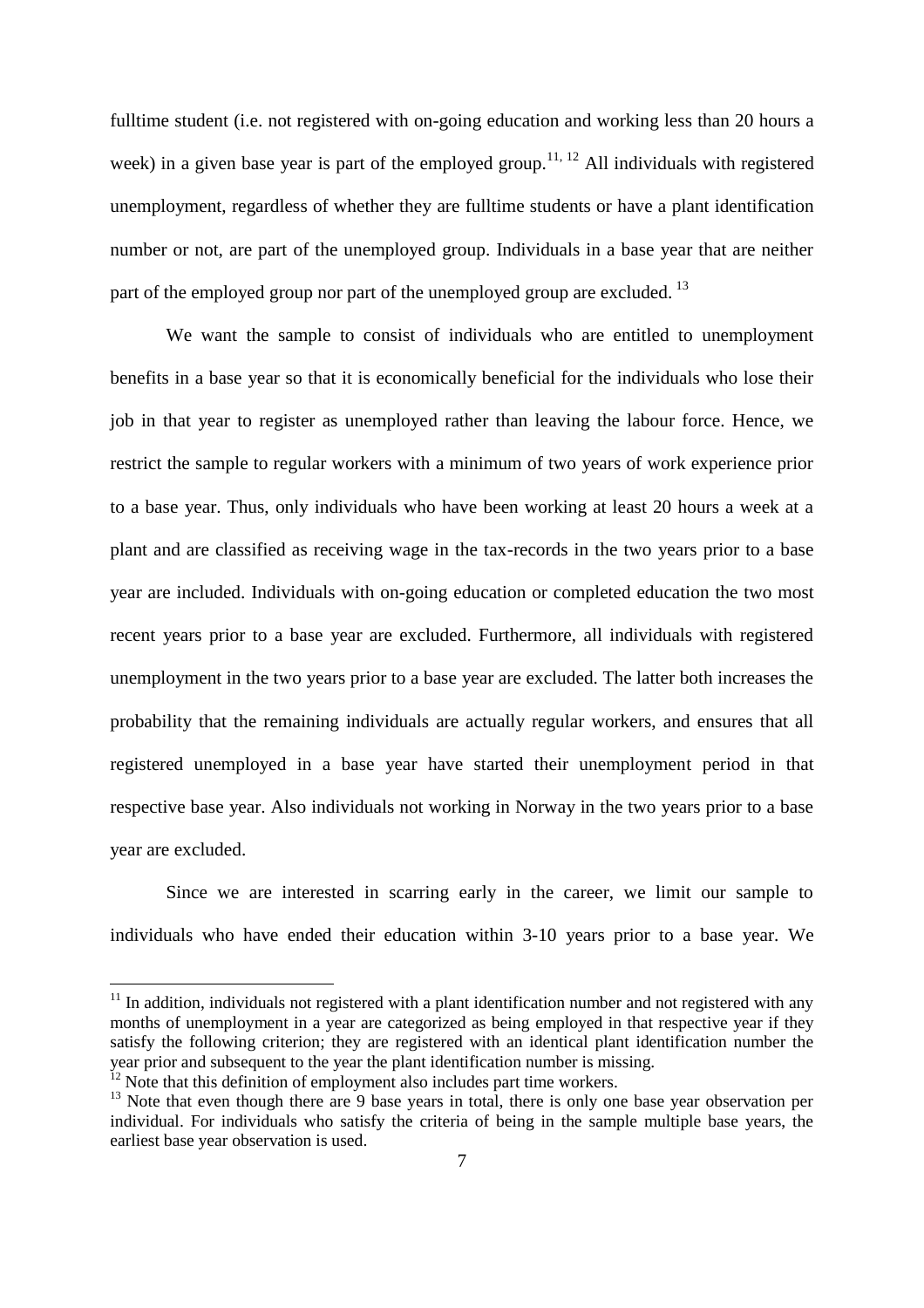condition on years since ended education and not age per se so that the higher and lower educated have a similar amount of labour market experience. Individuals who have not finished their education within a time frame of two years prior and five years after what is expected had they taken their education non-stop from they started primary school, are excluded.<sup>14</sup> These latter restrictions, combined with the minimum of two years of work, make the unemployed and the employed groups similar in terms of labour market experience. In addition, individuals with less than 9 years of education in a base year are excluded.

The employment statuses for the two comparison groups  $-$  i.e. those who were employed in a base year versus those who were unemployed – are compared yearly for a period of 10 years following a base year, referred to as the follow-up years. For each of the follow-up years the individuals' employment statuses are divided into three categories: *employed, unemployed* and not participating in the labour force, i.e. *out of labour force*. To be classified as *employed* or *unemployed* the same criteria applies as for the classification of these two groups in a base year. Individuals with missing information on a multiple of accessible employment relationship variables and not already classified as *employed* or *unemployed* are classified as *out of labour force*. <sup>15</sup> Also individuals who are fulltime students, i.e. registered with on-going education and working less than 20 hours a week, are classified as *out of labour force*. <sup>16</sup> Individuals with uncertain employment status in the follow-up years, not corresponding to any of the above employment status categories are excluded (8.5% of sample). In addition, individuals with incomplete relevant data are also excluded.

 $\overline{a}$ 

 $14$  In the years following a base year the individuals have the option of taking further education. This option is not restricted since taking more education may be a consequence of experiencing unemployment in a base year.

<sup>&</sup>lt;sup>15</sup> The employment relationship variables include plant identification number, firm identification number, municipality of work and start and termination date of employment relationships.

<sup>&</sup>lt;sup>16</sup> For the years 2007 and 2008 the variable with information about ongoing education is not available. In these years students who work, even if it is less than 20 hours a week, are categorized as *employed* if they have no months of registered unemployment. We tend to believe that this affects only very few individuals.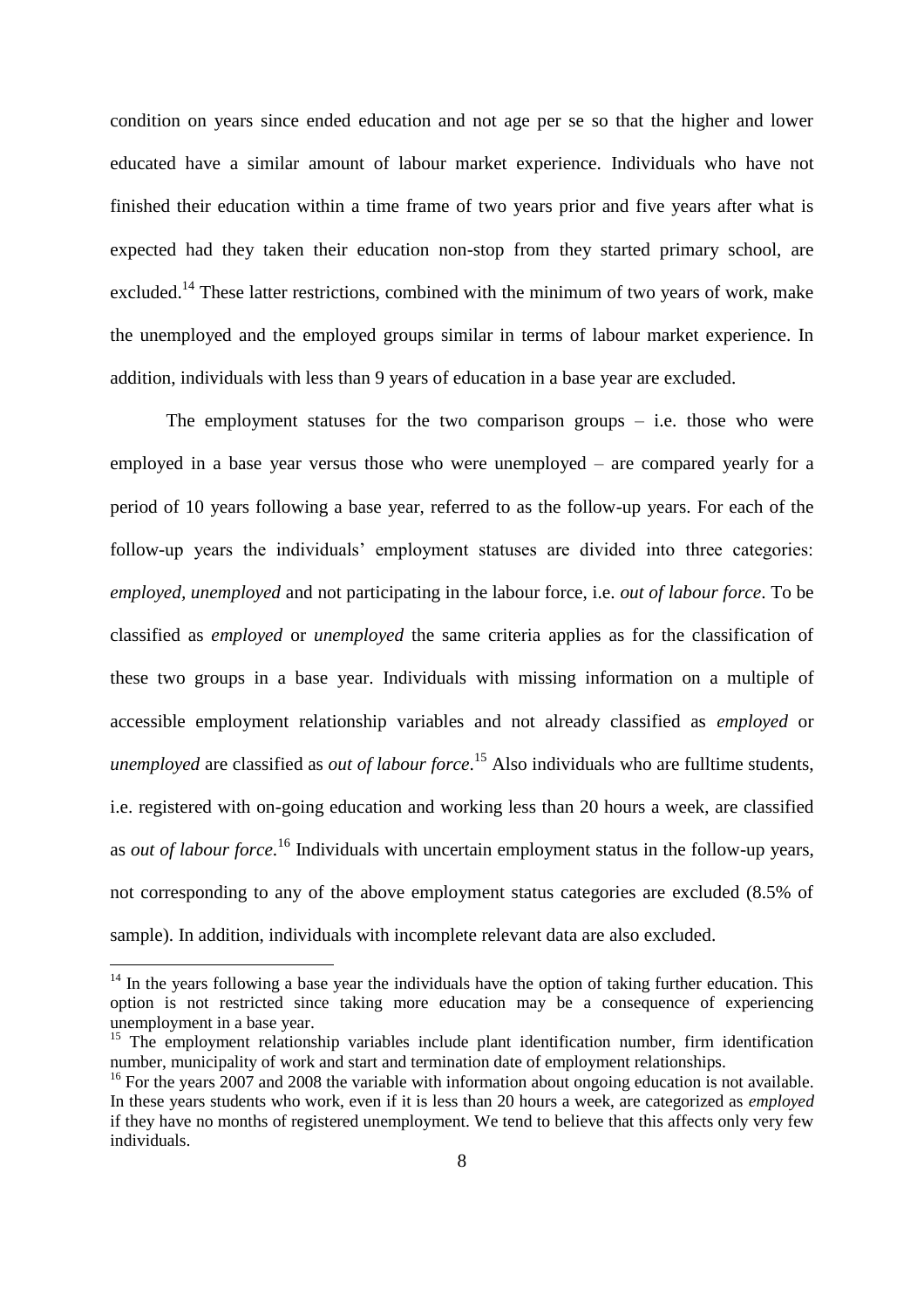The data contains both personal and demographic characteristics of the individuals, including age, years of education, earnings (fixed NOK 2000 prices), marital status and whether the individual is born outside of Scandinavia. We also have information on type of education, industry and region of residence. For the analysis, both education type and industry type are divided into 9 categories.<sup>17</sup> Region of residence is divided into 7 major areas defined by Statistics Norway (Hartvedt *et al*., 1999), ranging from the urban capital region to the relatively rural micro regions. In addition we have regional labour market unemployment rates constructed by gender.

### *3.2 Descriptive analysis*

 $\overline{a}$ 

## [Table 1 "Descriptive statistics before matching" about here]

Table 1 reports characteristics of the two groups being employed and unemployed in a base year by gender. All characteristics are measured in the year prior to the base year. Even though the employed and unemployed groups are relatively similar, they are not identical. Individuals in the unemployed group are younger, less likely to be married (especially males), and have lower levels of education and lower wages. They are more likely to be non-Scandinavian. Among other things, they are also less likely to work in the public sector, more likely to be in the construction industry, and less likely to live in the capital region. Moreover, individuals in the unemployed group typically live in local labour market areas with higher unemployment rates in a base year.

<sup>&</sup>lt;sup>17</sup> See Statistics Norway (1989) for the educational type classification, and Statistics Norway (1983) for industry classification.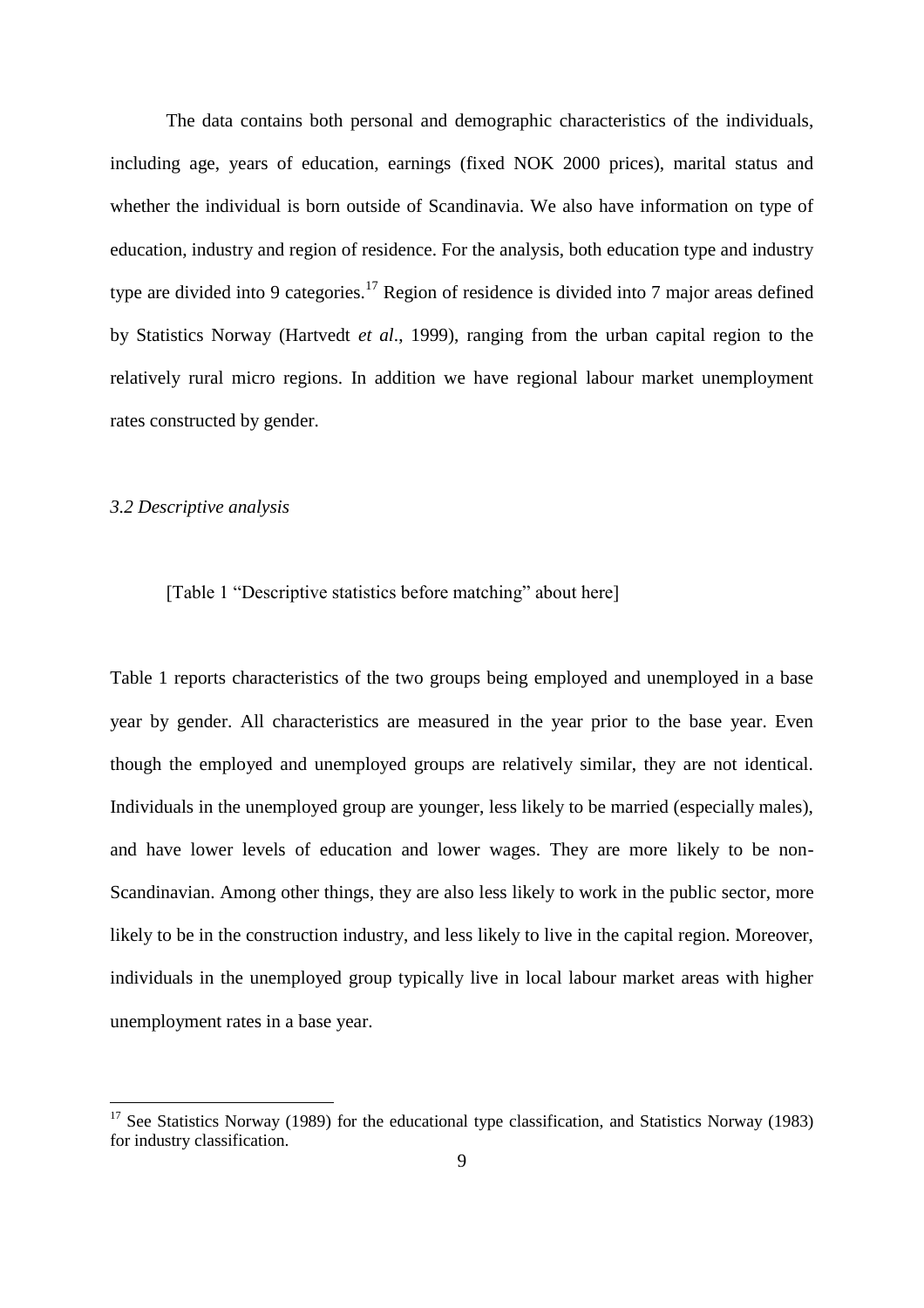The shares of individuals being *unemployed* and *out of labour force* in the follow-up years are shown in Figure A1 (males) and A2 (females) in the appendix, where we have split the sample according to their employment status in the base year, i.e. employed or unemployed. Since the two groups are not identical in terms of observed characteristics, these comparisons of their labour market statuses in the follow-up years may not be credible measures of the effect of unemployment per se. To construct a valid control group for the unemployed group we make use of matching. Without this matching, the differences between the employed group and the unemployed group in the follow-up years, may caused by differences in observed characteristics, and NOT due to the potential unemployment experience.

#### **4. Empirical Method**

#### *4.1 Matching estimator*

A standard model used to motivate matching is the potential outcome model or Rubin model (see Holland 1986, and Caleido and Kopening 2008). In this model there is a treatment indicator *D<sup>i</sup>* , which as a binary variable takes the value 1 if individual *i* receives treatment and 0 otherwise. The individual has two potential outcomes;  $Y_i^I$  denotes the outcome if treated and  $Y_i^0$  denotes the outcome if untreated. In regard to this analysis the treatment  $D_i$  indicates whether the individual is in the unemployed group, i.e. has experienced unemployment in a base year, or not. Since we are interested in the effect of unemployment on future labour market statuses it would be desirable to compare the potential outcomes  $Y_i^I$  (labour market status if experienced unemployment) and  $Y_i^0$  (labour market status if *not* experienced unemployment) for individuals in the unemployed group. However, one can only observe a single outcome for each individual in the unemployed group,  $Y_i^1$ , and not the potential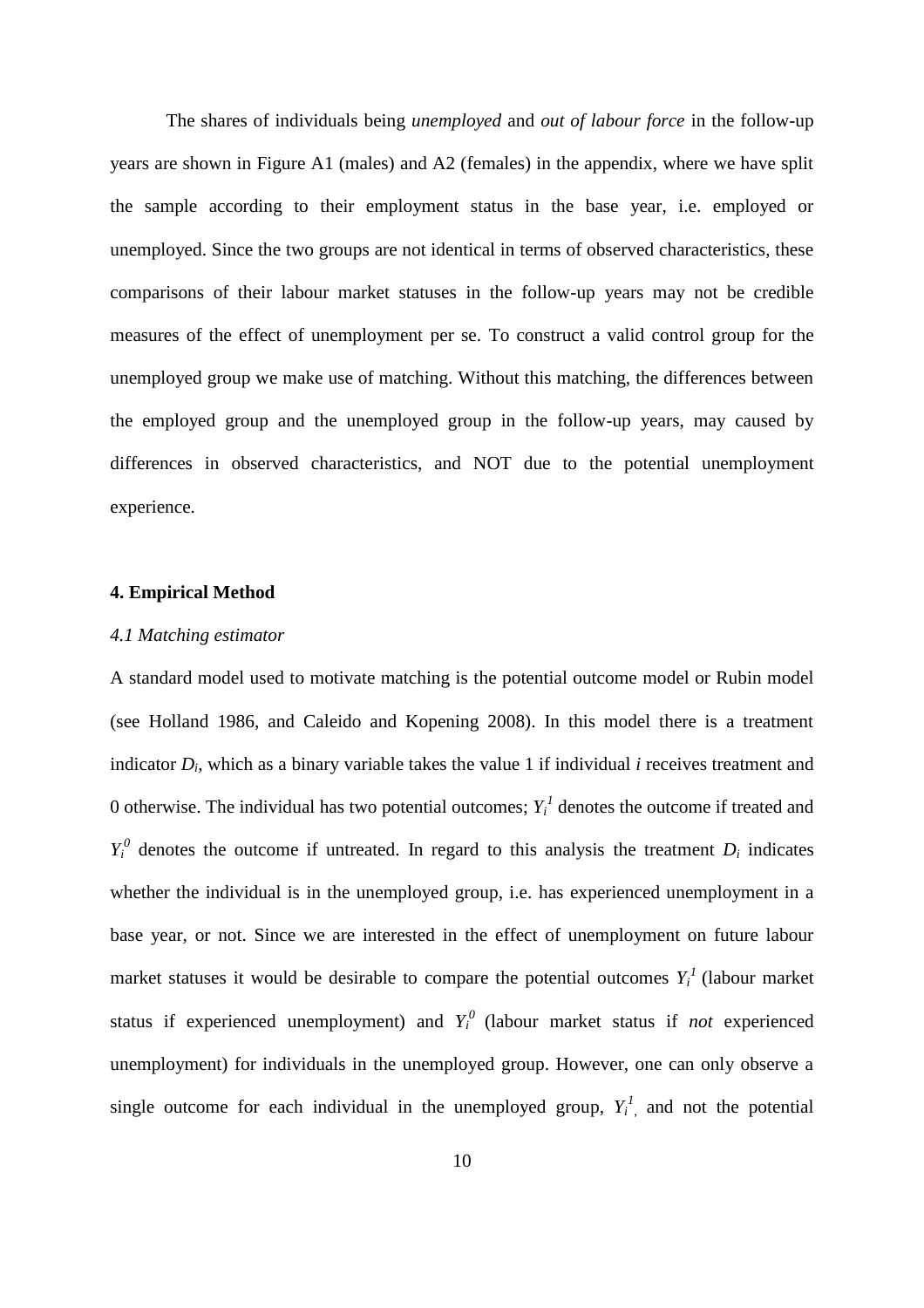outcome for these same individuals had they not been unemployed,  $Y_i^0$ . Hence, one can only compare mean differences in outcomes in the population and get average treatment effects.

Thus, what we are interested in is the average treatment effect on the treated (ATT), defined as:

$$
\tau^{ATT} = E(Y^1 | D = 1) - E(Y^0 | D = 1)
$$

Notice that also  $E(Y^0 | D=1)$  is never observed. Using the mean outcome of the employed group  $E(Y^0 \mid D=0)$  may not be a proper substitute for  $E(Y^0 \mid D=1)$ . This is because characteristics which determine whether an individual became unemployed in a base year are likely also to determine the individual's future labour market status. In other words, there might be a selection into unemployment. The average treatment effect on the treated is estimated using a matching method. In essence, this method makes sure that a comparable employed group is equal to the unemployed group in terms of observed characteristics.

For identification in this model, it is assumed that the unemployed and the employed group are different because they differ with regard to observed characteristics only. This is to say that given the observed characteristics, *X*, the potential outcomes are independent of treatment, i.e. the unemployment incidence in a base year. Formally:  $Y^0$ ,  $Y^1 \parallel D \mid X$ , where  $\parallel$ denotes independence. This is called the Conditional Independence Assumption (CIA). CIA is a strong assumption and requires no selection on unobserved characteristics. However, since we can never be certain about whether there actually is selection on unobservable characteristics, we test the sensitivity of our results to different levels of unobserved heterogeneity causing selection into unemployment as a robustness check in section 6.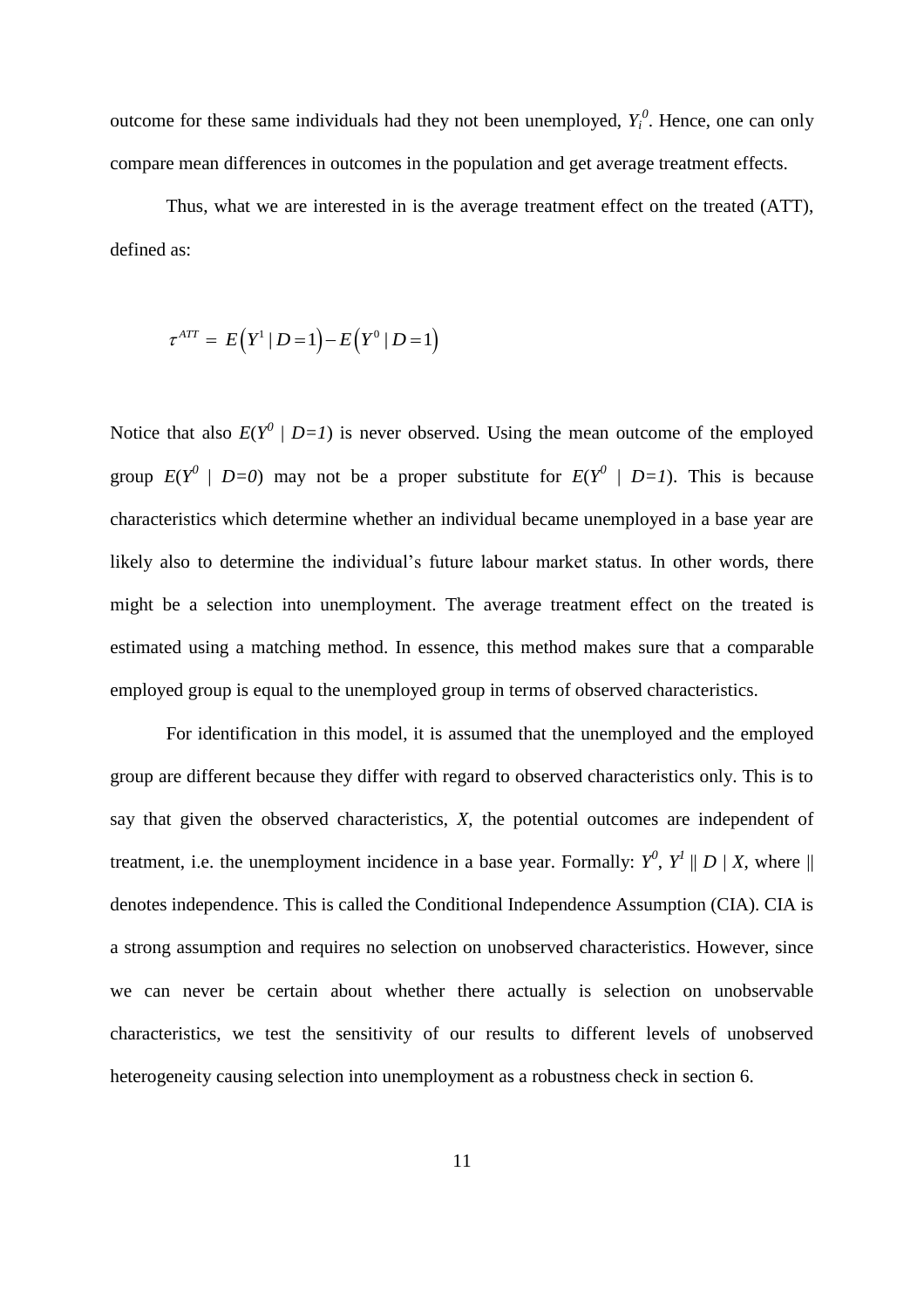Another requirement for matching is the common support condition. This condition ensures that there exists a counterpart for every individual in the unemployed group. This restriction is of less concern in this case since we have an employment group that is much larger than the unemployed group. For males, there are a total of 196 702 individuals in the employed group and 17 169 individuals in the unemployed group. For females, the breakdown is 159 398 in the employed group and 12 187 in the unemployed group, respectively.

We match the individuals using propensity scores. This is a simple method that diminishes the dimensionality problem when having many and continuous observed variables. The propensity score is defined as  $p_i(x_i) = Pr(D_i = 1 | x_i)$ , where  $x_i$  is the vector of observed characteristics for individual *i*. Thus, the propensity score gives each individual a probability of experiencing unemployment. Rosenbaum and Rubin (1983) showed that conditioning on  $p(x)$  instead of *X* is sufficient to identify the treatment effect, given that CIA and the common support condition holds. With respect to the propensity score, individuals in the unemployed group are matched to the nearest individual in the employed group without replacement.

#### *4.2 Common support and matching quality*

The propensity scores are estimated separately for males and females using logistic regressions. The dependent binary variable takes the value 1 if an individual is unemployed in a base year and zero otherwise. All controls from the summary statistics reported in Table 1, measured the year prior to a base year, are included in the estimations. In addition to base year dummies, the square root of age, and regional labour market unemployment rates measured in the base years.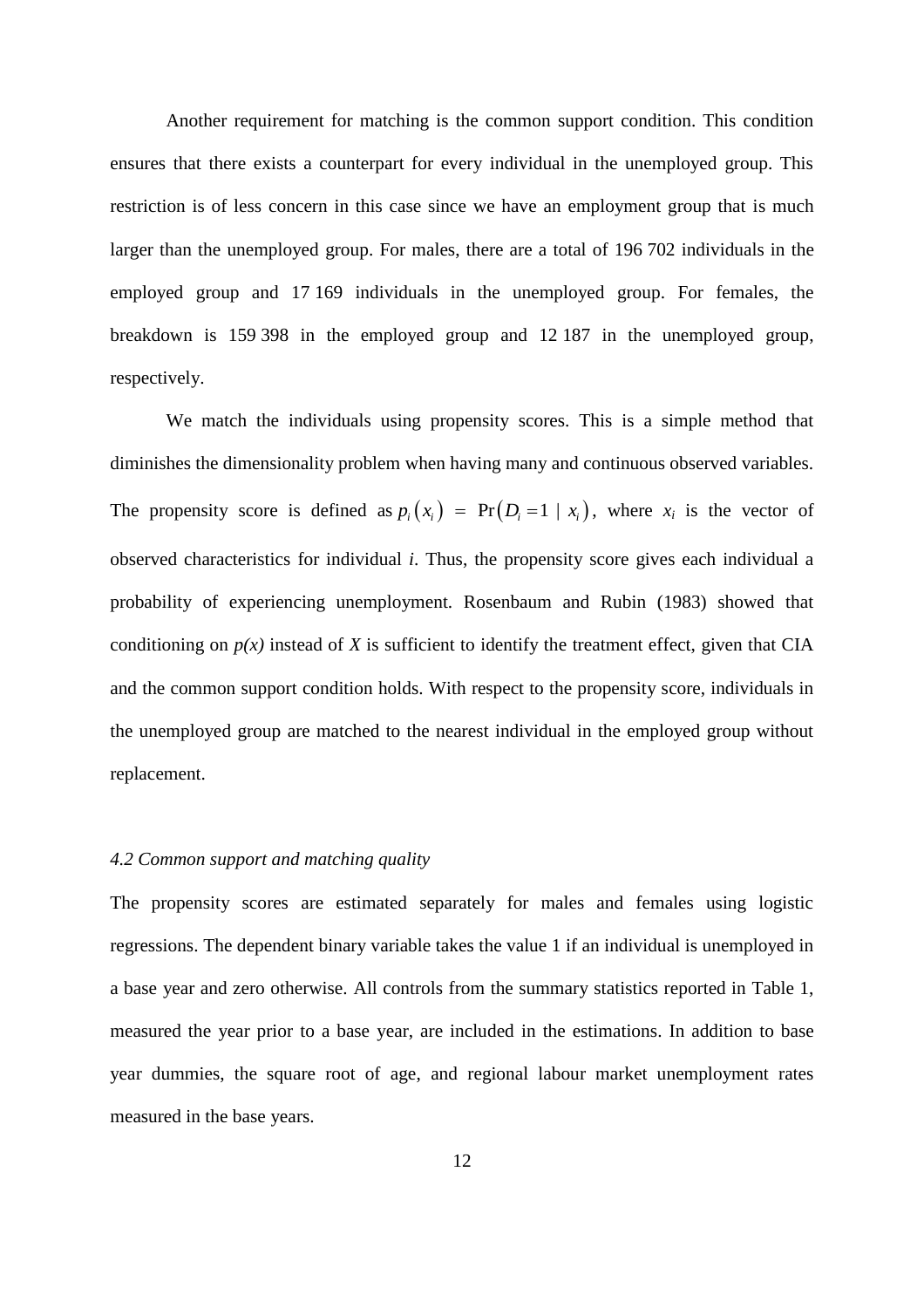Without going into details, it could be mentioned that for males the coefficients of the base year dummies from the logistic regression follow the pattern of the overall unemployment rates for the years 1990-1998, with a peak in the likelihood of unemployment in early nineties, and a slump in  $1997-1998$ <sup>18</sup> We also find the local unemployment rates positive and highly significant. Furthermore, education, income, age – which might also proxy experience, and marriage increase the probability of staying employed. The results for females are much the same as for males, except that the coefficients for the base year dummies seem to be rather flat. This difference is consistent though, with the gendersegregated labour market in Norway, as described in Section 2, with females being overrepresented in the public sector and not exposed to business cycles to the same degree as men.

[Figure 1 "Propensity scores – males" about here] [Figure 2 "Propensity scores – females" about here]

To evaluate whether the common support condition is satisfied we investigate the distributions of the estimated propensity scores. Figures 1 and 2 show the distribution of the estimated propensity scores before and after matching for males and females, respectively, in both the treatment (i.e. unemployed) and control (i.e. employed) groups. While the distributions for the treatment and control groups differ, the distribution of the control group covers the range of the treatment group. In addition, the extreme values (minimum and maximum) of the propensity scores for the treated group are within the extreme values of the

 $\overline{a}$ 

 $18$  These results are not reported but available from the authors on request.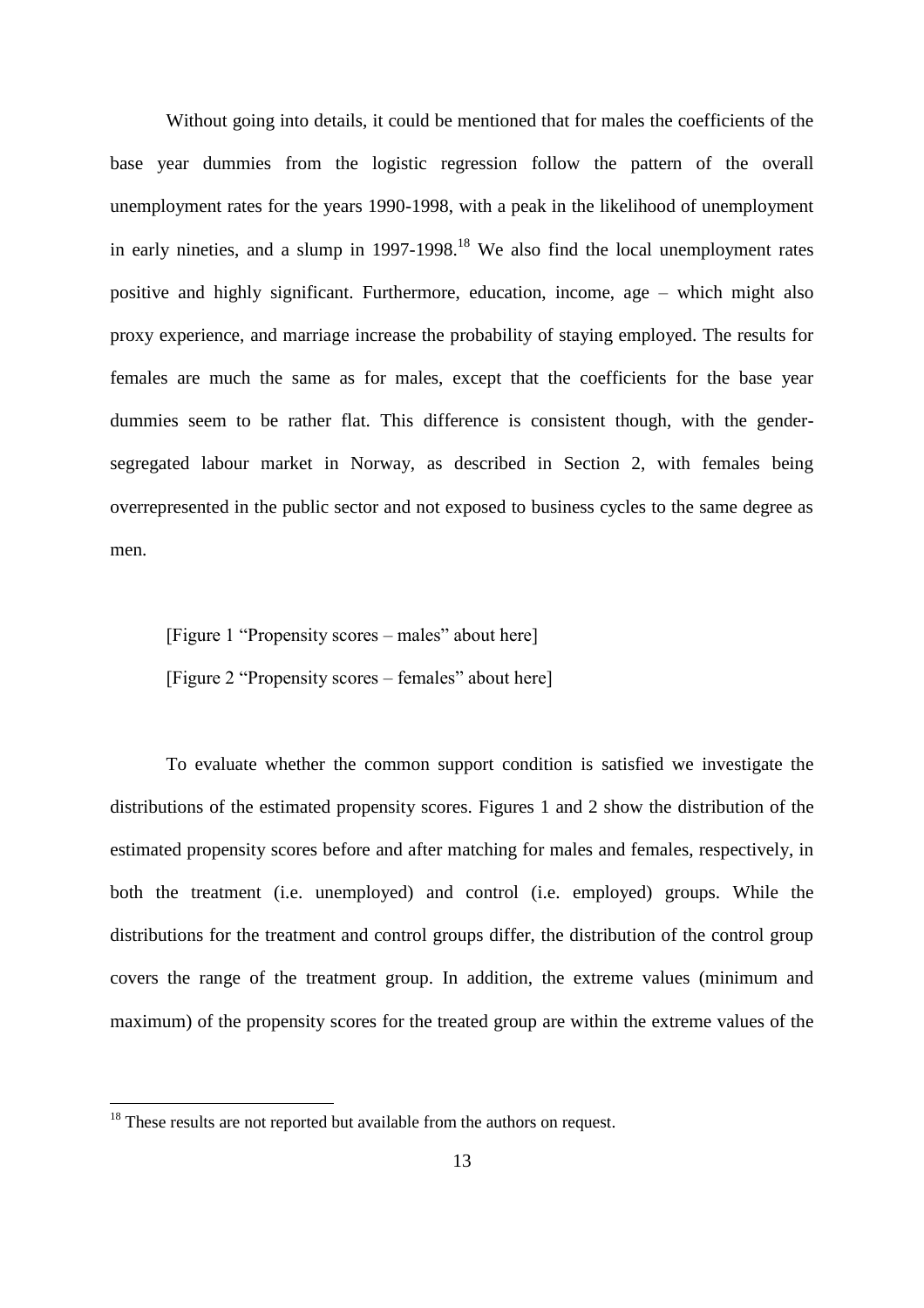control group. This indicates that the common support condition is satisfied. After matching, the distributions of the two groups are visually identical for both genders.

[Table 2 "Descriptive statistics after matching" about here]

The quality of the propensity score matching is evaluated by doing a visual inspection of the means of the observed characteristics for the treatment and the control group after matching, and calculating absolute standardised biases (Rosenbaum and Rubin 1985) and *t*-tests. Examination of the results in Table 2 shows that the observed characteristics are extremely similar after matching. There is no bias larger than 2% for any of the observed characteristics for neither males nor females. For most of the observed characteristic the bias is well below 2%. In addition the *p*-values of the *t*-tests show that none of the means are significantly different in the two groups. Hence the matching procedure has generated a control group for the unemployed group that is, on average, identical.

#### **5. Results**

Since the matching method has removed most of the bias attributable to observed characteristics, an estimate of the average treatment effect on the treated groups is simply found by taking the difference in mean outcomes in the unemployed group and the matched control group. The effects of experiencing unemployment are shown in Figures 3-6. The probability differences for the treated group (i.e. those who experience unemployment) and the control group on later *unemployment* and of being *out of labour force* for males are reported in Figures 3 and 4 respectively.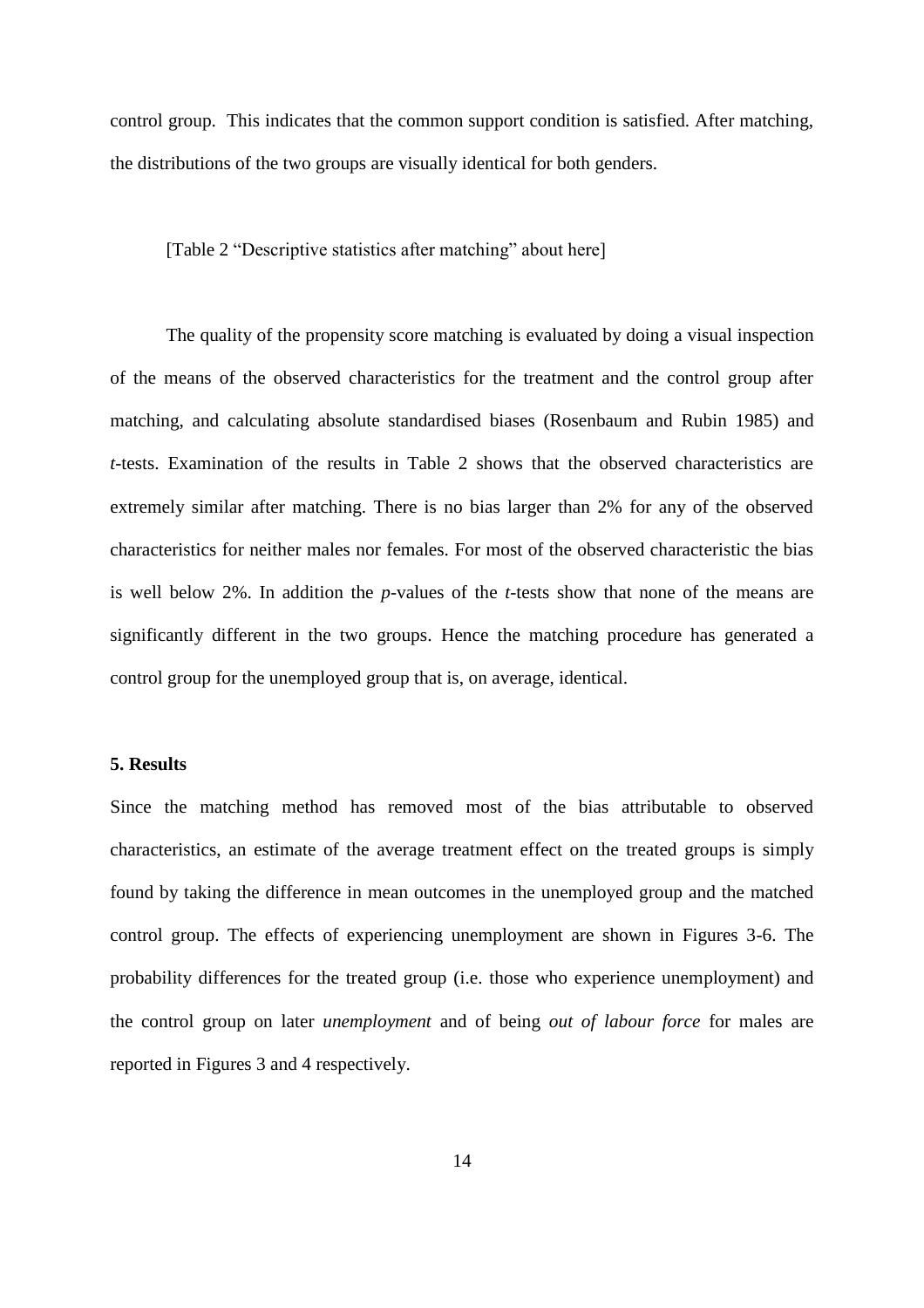[Figure 3 "ATT – *unemployment* for males" about here]

Starting with the average treatment effects on the treated on *unemployment*, reported in Figure 3, we see that this is 40 percentage points the first follow-up year. Note, however, that in the first follow-up year it is likely that many individuals in the unemployed group are in the same continuous unemployment spell that started in a base year. The estimated effect drops to about 10 percentage points in the fifth year. Looking at the probabilities behind this figure in follow-up year five, we find that those in the control group have a probability of 7.8 percent of *being unemployed*, while the corresponding number for the unemployed individuals is much higher at 17.2 percent. Turning to the evolution over time, we see that the average treatment effects seem to stabilize at five percentage points from year eight onwards. With regards to the latter stabilization, the underlying reason is that the ones in the treatment group have a probability of *unemployment* of 11 percent, while the control group have a probability of 6 percent.

## [Figure 4 "ATT – *out of labour force* for males" about here]

Moving now to the treatment effects on being *out of labour force*, this seems quite stable over time. It appears to be consistent with the findings reported in Huttunen *et al.* (2011) (see their Figure 3), where they analyse the effects of job displacement in Norway, as well as Eliason and Storrie (2006) for Sweden, and Verho (2008) for Finland. Thus, there are large and persistent negative relationships between previous unemployment and future labour market status of being *unemployed* and being *out of labour force* for males.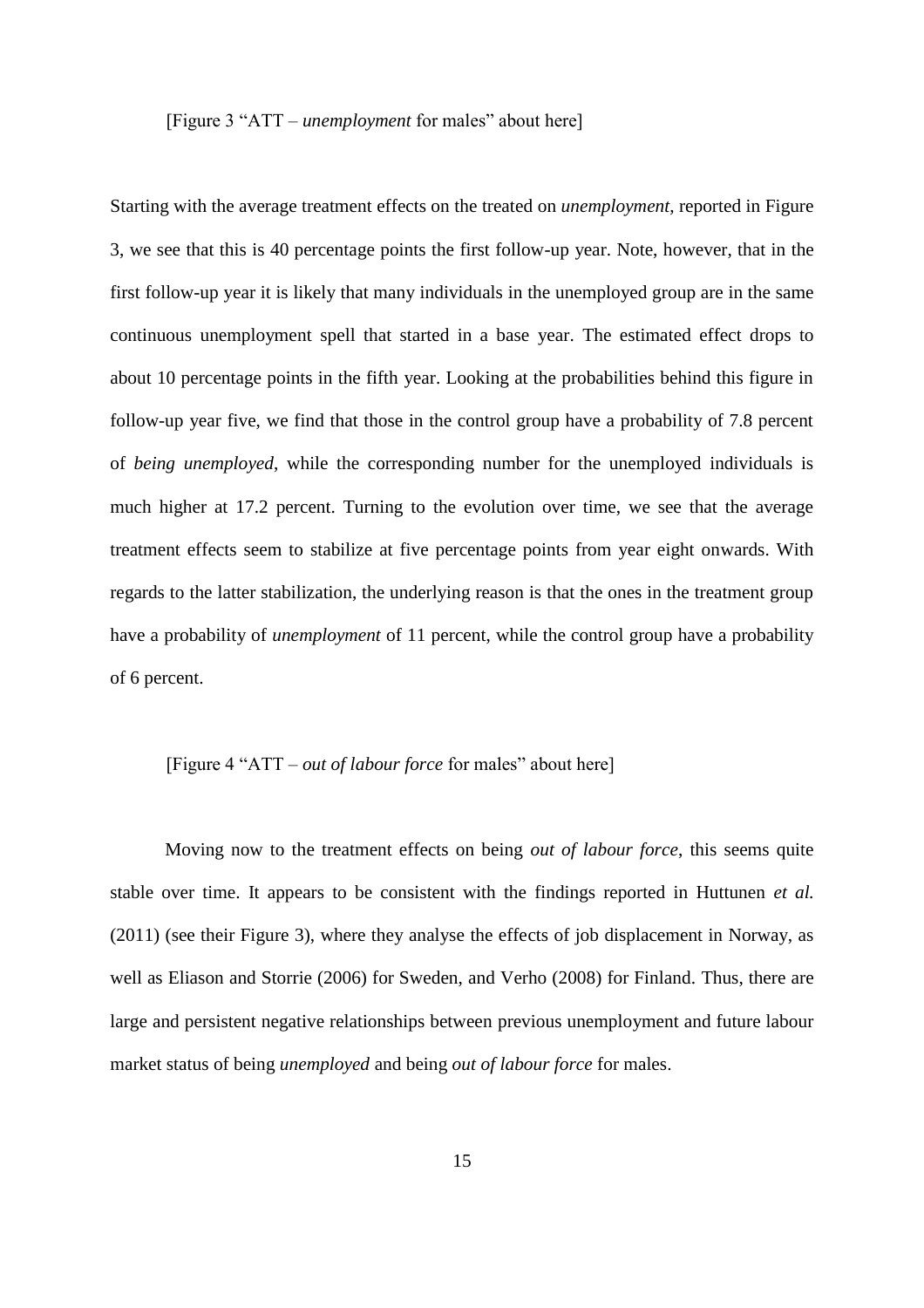[Figure 5 "ATT – *unemployment* for females" about here]

[Figure 6 "ATT – *out of labour force* for females" about here]

The comparable figures for females are reported in Figures 5 and 6, which correspond to the difference in incidences of *unemployment*, and being *out of labour force*, respectively. Somewhat surprisingly, we find the pattern for females to be very similar to men; our prior beliefs were that we would find significant differences. As explained in Section 2, females seem to undertake more education, typically work in different industries and tend to be more family-oriented earlier in the life-cycle, when compared to men.

#### **6. Sensitivity analyses**

The results in Section 5 are based on the assumption that the CIA condition holds. If there are unobserved factors that differ across the treatment and the control groups that affect both the probability of becoming unemployed and the outcome variables being *employed* or *out of labour force* in the follow-up years, these results are not reliable causal effects of unemployment. It is imaginable that even though we have controlled for a variety of observed characteristics, there might be unobserved factors like productivity, preferences for work and ability causing selection bias. Since it is not possible to know whether there actually is important unobserved variables causing selection bias or not, we address this issue by calculating upper and lower bounds for the test statistic for different levels of unobserved heterogeneity, an approach proposed by Rosenbaum (2002). This allows us to test for how much unobserved heterogeneity must influence the selection process into unemployment before the estimated effects are no longer significant.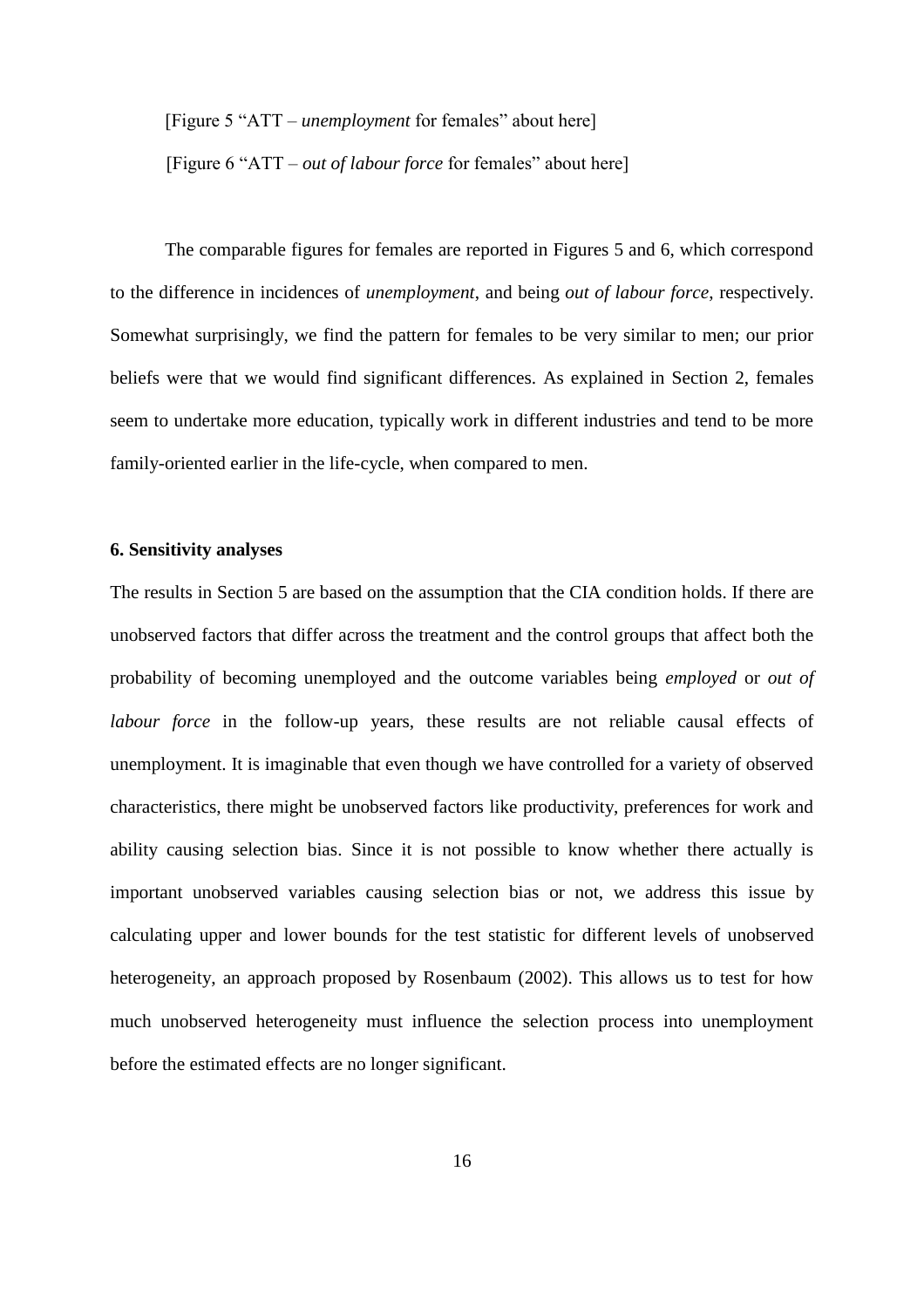The procedure outlined follows Aakvik (2001). The probability of being treated, i.e. being in the unemployed group for individual *i* may be expressed as:

$$
\pi_i = \Pr(D_i = 1 \mid x_i) = F(\beta x_i + \gamma u_i)
$$

where  $u_i$  is an unobserved variable and  $\gamma$  is the effect of  $u_i$  on the probability being in the unemployed group. If we let  $F(.)$  be the logistic distribution and assuming that we have a matched pair of individuals, *i* and *j*, then the odds ratio (i.e. the relative odds of receiving treatment for these two individuals) may be written as:

$$
\frac{\frac{\pi_i}{1 - \pi_i}}{\frac{\pi_j}{1 - \pi_j}} = \frac{\pi_i (1 - \pi_j)}{\pi_j (1 - \pi_i)} = \frac{\exp(\beta x_i + \gamma u_i)}{\exp(\beta x_j + \gamma u_j)} = \exp[\gamma (u_i - u_j)]
$$

The *x* vector cancels out since the two matched individuals have the same observed characteristics. If  $e^{\gamma} = 1$  then the two individuals have the same probability of being in the unemployed group. On the other hand, if  $e^{\gamma} > 1$  then the two matched individuals differ in their odds of being in the unemployed group. If a value of  $e^{\gamma}$  slightly larger than 1 changes the inference about the effects of unemployment, the estimated effects are interpreted as being sensitive to unobserved selection bias. In contrast, if a large value of  $e^{\gamma}$  does not change the inference, then we might say that the estimated effects are not sensitive to unobserved selection bias. A value of  $e^y = 2$  changes the individuals relative differences of receiving treatment by a factor of 2, i.e. 100 percent. In line with the notions of Aakvik (2001), we also consider  $e^{\gamma} = 2$  to be a very large number.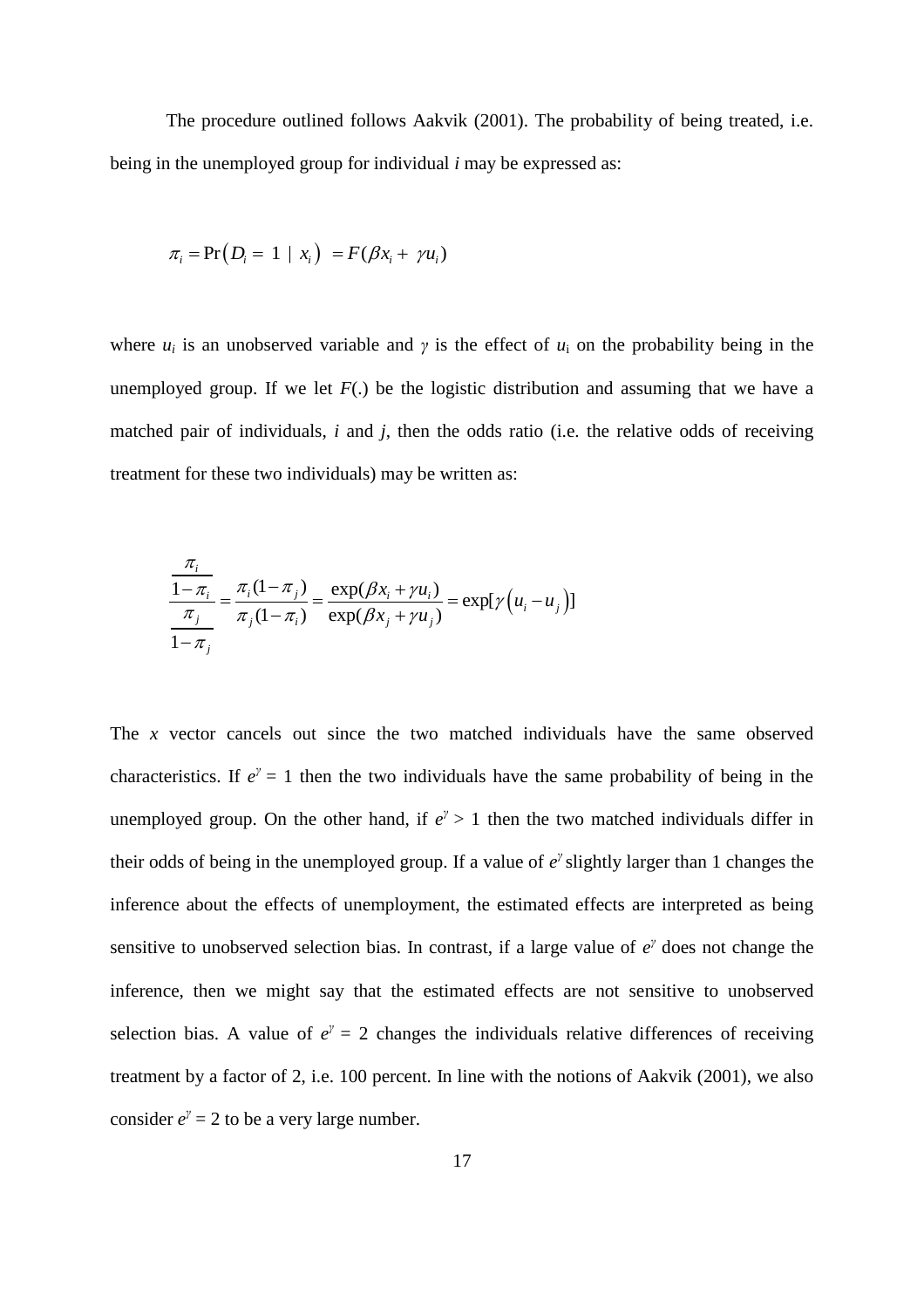With fixed  $e^{\gamma} \ge 1$  and binary *u*, the non-parametric Mantel-Haenszel (1959) teststatistics can be bounded by two known distributions (Rosenbaum (2002)). If  $e^{\gamma} = 1$  the bounds do not move apart and constitute the reference point of no unobserved selection bias. With  $e^{\gamma}$  > 1 the bounds move apart showing the sensitivity of the test statistics to the presence of unobserved selection bias. There are two bounds: One is the test statistic when the effects of unemployment are overestimated, denoted  $Q_{MH}^+$ , and the other is the test statistic when the effects of unemployment are underestimated, denoted  $Q_{MH}^-$ . In Table 3 we report only the *p*values of these test statistics.<sup>19</sup>

[Table 3 "Robustness check, MH-test" about here]

 $\overline{a}$ 

The Table 3 reports the *p*-values for both the upper and lower HM bounds for various values of  $e^{\gamma}$ ; i.e.  $e^{\gamma} = 1$  (the reference point of no unobserved selection bias),  $e^{\gamma} = 1.5$ , and  $e^{\gamma} = 1$ 2. It does so for both the estimated effect of prior unemployment on *unemployment* and on *out of labour force* in each follow-up year. Starting with the robustness of *unemployment* for males, it turns out that all but a small minority of *p*-values are 0.00. In other words, the estimated effects are not sensitive to unobserved selection bias. However, we do see that the estimated effects for *out of labour force* are somewhat more sensitive especially for the later follow-up years. This is likely to be caused by the fact that the estimates for average treatment effects are smaller when it comes to being *out of labour force*. Turning to females, the overall finding is consistent with the reported results for males with regards to *unemployment*. The test results for *out of labour force* are admittedly more sensitive to unobserved selection bias.

 $19$  In addition to Rosenbaum (2002) and Aakvik (2001), Caleido and Kopening (2008) give a practical overview of this approach.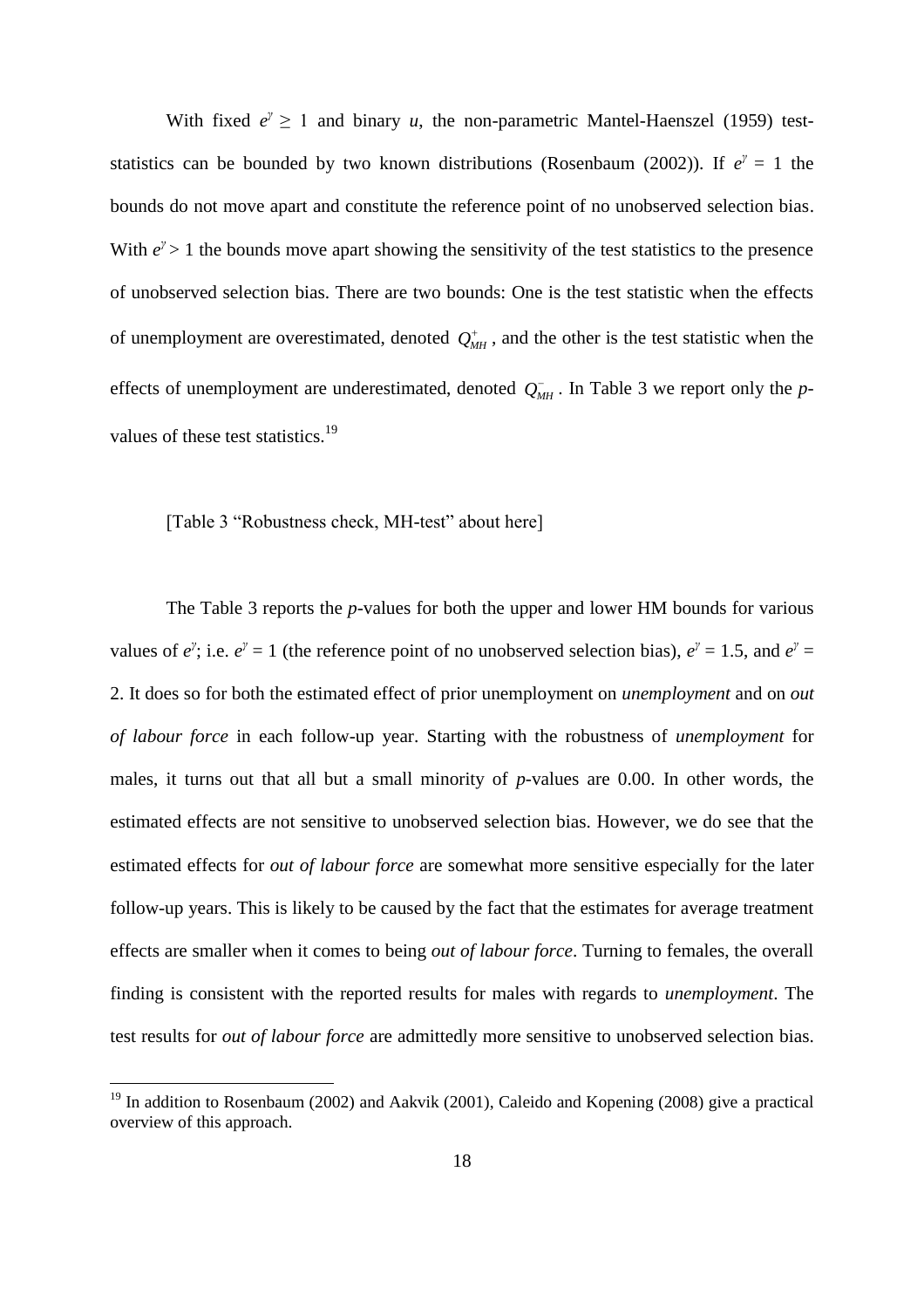Note, however, that this does not mean that selection biases are present and we cannot say anything about the most likely magnitudes.

### **7. Concluding remarks**

This paper contributes to the existing literature by investigating a possible scarring effect of unemployment on future labour market status for young workers with some years of work experience. The analysis is made separately for males and females. Taking advantage of rich and detailed register data from Norway, we use a matching estimator to construct a control group that is as similar as possible with regards to observables as to the individuals who experience an incidence of unemployment. This is done in an attempt to disentangle the effects of observables and the scarring effects.

The main finding is that there exists a large and persistent negative relationship between previous unemployment and future labour market status for both genders. For males, the average treatment effects on the treated on *unemployment* starts at 40 percentage points the first follow-up year, drops to 10 percentage points in the fifth year, and stabilizes around 5 percentage points from follow-up year 8 and onwards. The treatment effects on being *out of labour force* are about 4 percentage points and stable over time. Comparing males and females, we find the patterns to be very similar. When we analyze the sensitivity of the results using the Rosenbaum (2002) bounding approach, our results indicate that only a relatively high level of unobserved selection bias could change the inference. Thus, unemployment leaves young workers with long-term scars. These findings are consistent with findings from other Scandinavian studies of displacement, even though these studies are based on older and more established workers. Furthermore, the results of our analysis are for individuals with at least two years of labour market experience prior to their unemployment incidence. The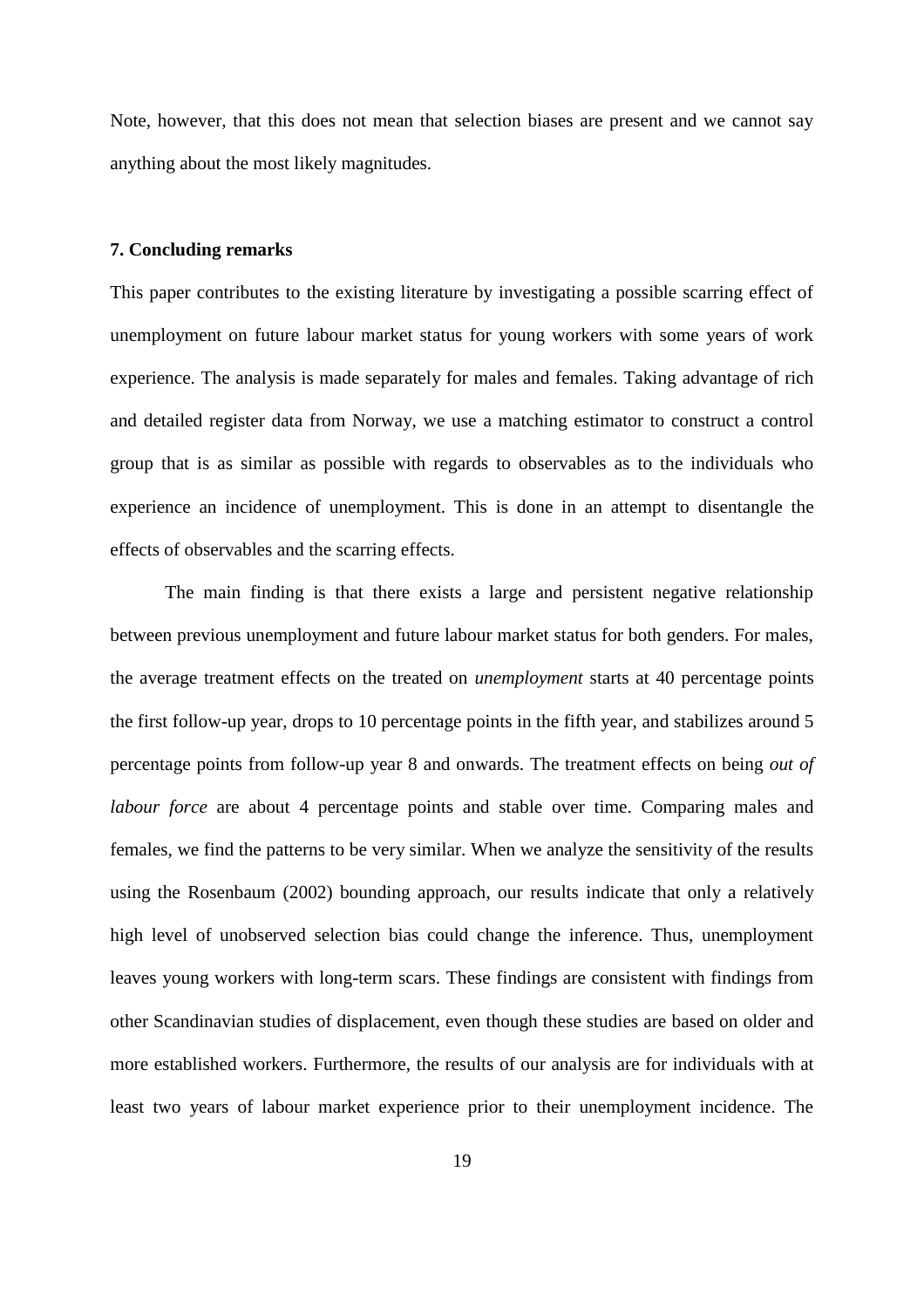unemployed with no prior work experience may be even more scarred. Thus, when we have ample evidence that the early labour markets history turns out to be decisive for subsequent labour market success, these findings may be used as support for significant public expenditures targeting young individuals.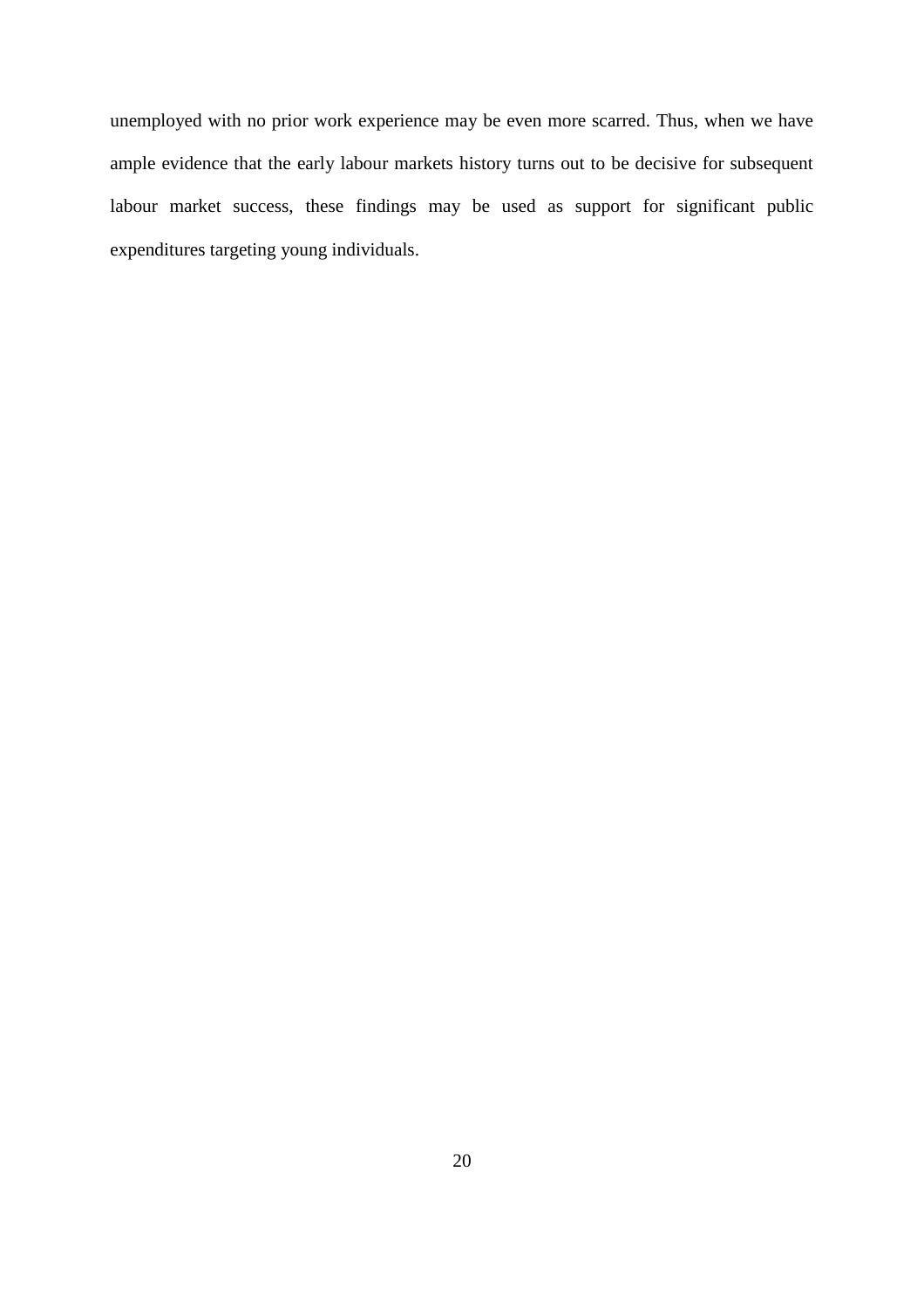#### **References**

- Aakvik, A. 2001. [Bounding a matching estimator: the case of a Norwegian training program](http://folk.uib.no/secaa/Public/Publications/aakvik_oxbes_2001.pdf) *Oxford Bulletin of Economics and Statistics*, 63(1), pp. 115-143, 2001.
- Arulampalam, W., Booth, A.L., Taylor, M.P., 2000. Unemployment persistence. *Oxford Economic Papers* 52, 24-50.
- Becker, G.S., 1993. Human Capital: A Theoretical and Empirical Analysis with Special Reference to Education. 3<sup>rd</sup> Edition. NBER with The University of Chicago Press, Chicago, p. 29-58.
- Bhuller, M.S., 2009. Inndeling av Norge i arbeidsmarkedsregioner. Statistisk Sentralbyrå (SSB). Notater 2009:24.
- Biewen, M., Steffes, S., 2010. Unemployment persistence: Is there evidence for stigma effects? *Economic Letters* 106, 188-190.
- Bratsberg, B., Fevang, E., Røed, K., 2010. Disability in the Welfare State: An Unemployment Problem in Disguise. IZA, Discussion Paper No. 4897.
- Caleido, M., and S. Kopeinig 2008. Some Practical Guidance for the Implementation of Propensity Score Matching (2008), *Journal of Economic Surveys*, 22(1), 31-72.
- Clark, A.E., Georgellis, Y., Sanfey, P., 2001. Scarring: The psychological impact of past unemployment. *Economica*, New Series, 68 (270), 221-241.
- Eliason, M., and D. Storrie, 2006. Lasting or Latent Scars? Swedish Evidence on the Long-Term Effects of Job Displacement, *Journal of Labor Economics* 24(4), 831-856.
- Gregg, P.,2001. The impact of youth unemployment on adult unemployment in the NCDS. *Economic Journal* 111(475), 626-653.
- Hartvedt, H., Hustoft, A.G., Nymoen, E., Stålnacke, M., Utne, H., 1999. Standard for økonomiske regioner. Statistics Norway (SSB), Oslo. Reports 99/6.
- Holland, P. W. 1986. Statisticcs and Causal Inferencse, *Journal of the American Statistical Association 81*. 945-960.
- Huttunen, K., Møen, J., Salvanes, K.G., 2011. How destructive is creative destruction? Effects of job loss on mobility, withdrawal and income. *Journal of the European Economic Association* 9(5), 840–870.
- Lockwood, B., 1991. Information externalities in the labour market and the duration of unemployment. *Review of Economic Studies* 58 (4), 733-753.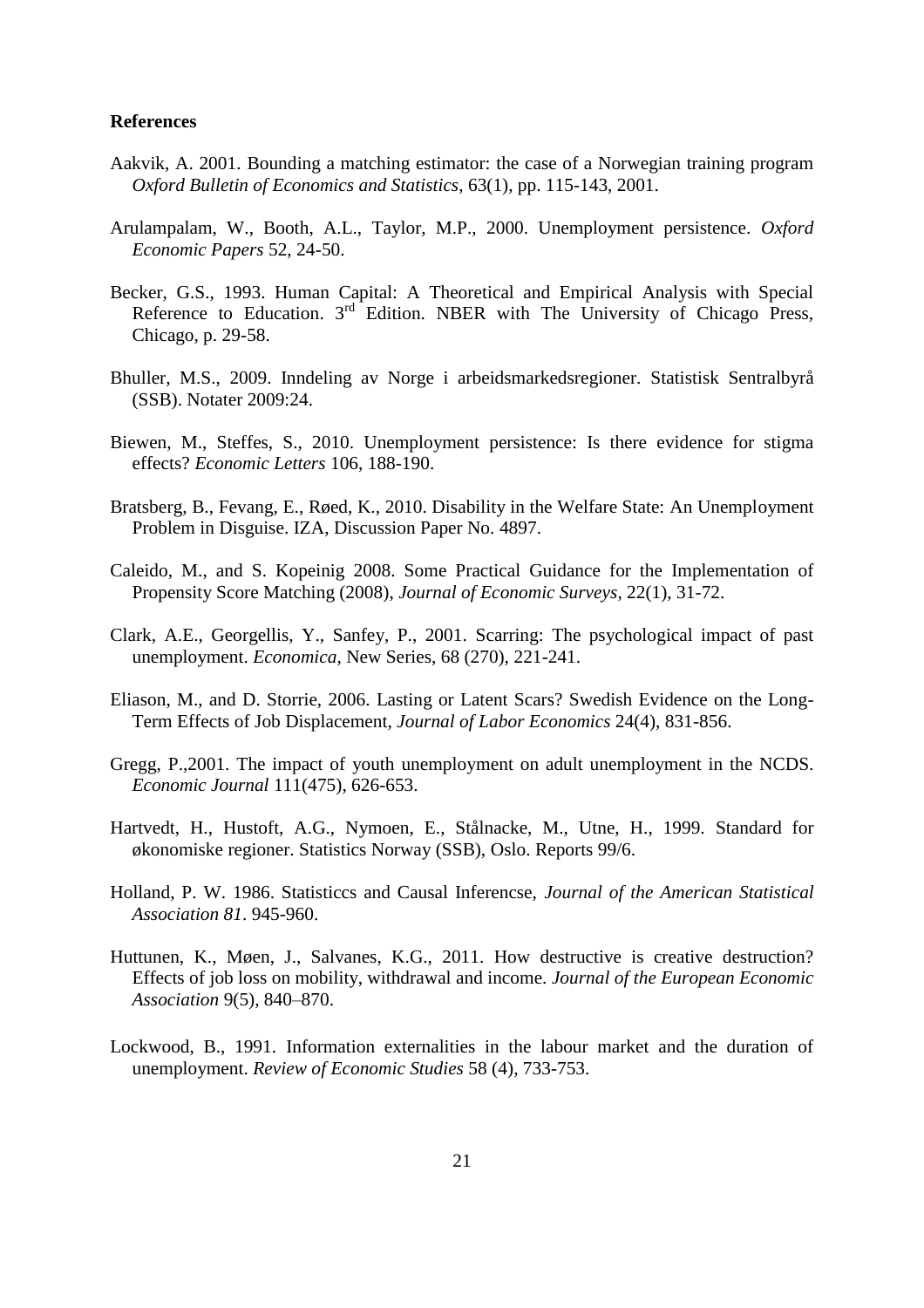- Mantel, N., and W. Haenszel, 1959. Statisctical Aspect of the Anaylisis of Data from Restrospective Studies of Disease, *Journal of the National Cancer Institute* 22(4), 719- 747.
- Norwegian Labour and Welfare Administration (NAV), 2010. Grunnbeløpet (G).
- OECD Employment Outlook, 2002. (chapter 2; *Females at work: who are they and how are they faring?*), 61-125.
- Pissarides, A., 1994. Search unemployment with on-the-job search. *Review of Economic Studies* 61 (3), 457-475.
- Raaum, O., Røed, K., 2006. Do business cycle conditions at the time of labor market entry affect future employment possibilities? *Review of Economics and Statistics* 88 (2), 193- 210.
- Rosenbaum, P. R 2002. *Observational Studies*. Springer New York.
- Rosenbaum, P. R., and Rubin D. B., 1983. The central role of propensity score in observational studies of causal effects. *Biometrika* 70(1), 41-55.
- Rosenbaum, P. R., and Rubin D. B., 1985. Constructing a control group using multivariate matched sampling methods that incorporate the propensity score. *The American Statistician* 39(1), 33-38.
- SSB Statistics Norway, 1983. Standard industrial classification. Statistics Norway, Oslo-Kongsvinger.
- SSB Statistics Norway, 1989. Norwegian standard classification of education. Statistics Norway, Oslo-Kongsvinger.
- Stutzer, A., Lalive, R., 2004. The role of social norms in job searching and subjective well-being. *Journal of the European Economic Association* 2 (4), 696-719.
- Verho, J. 2008. Scars of recession: the long-term costs of the Finnish economic crisis, IFAU (Institute for Labour Market Policy Evaluation) WP 9.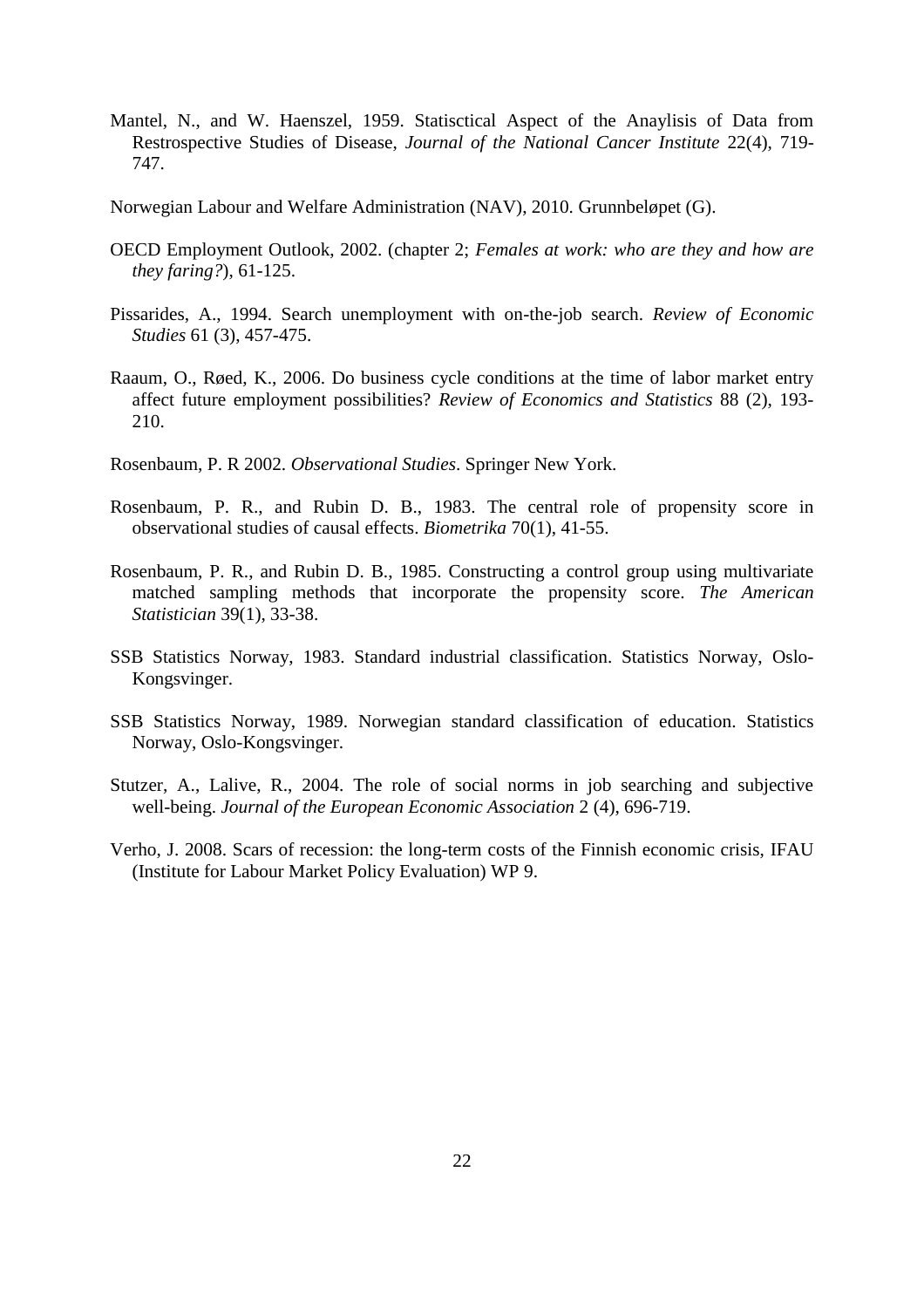## **Table 1**: Descriptive statistics before matching

|                                                                                                                                                                                |                                                             | <b>Males</b>                                                | Females                                                     |                                                             |  |  |
|--------------------------------------------------------------------------------------------------------------------------------------------------------------------------------|-------------------------------------------------------------|-------------------------------------------------------------|-------------------------------------------------------------|-------------------------------------------------------------|--|--|
|                                                                                                                                                                                | Unemployed                                                  | Employed                                                    | Unemployed                                                  | Employed                                                    |  |  |
| age                                                                                                                                                                            | 24.42                                                       | 26.14                                                       | 24.00                                                       | 25.60                                                       |  |  |
| yrs of educ.                                                                                                                                                                   | 11.16                                                       | 12.46                                                       | 11.40                                                       | 12.60                                                       |  |  |
| earnings in 1000 <sup>a)</sup>                                                                                                                                                 | 209                                                         | 253                                                         | 162                                                         | 196                                                         |  |  |
| married                                                                                                                                                                        | 0.15                                                        | 0.26                                                        | 0.24                                                        | 0.30                                                        |  |  |
| non-Scand.                                                                                                                                                                     | .02                                                         | .02                                                         | .02                                                         | .02                                                         |  |  |
| Education type <sup>b)</sup><br>general<br>teaching<br>humanities/art<br>business adm.<br>sciences/technical<br>transport<br>health services<br>agriculture<br>service/defence | .22<br>.01<br>.01<br>.09<br>.58<br>.03<br>.00<br>.03<br>.03 | .16<br>.02<br>.02<br>.16<br>.52<br>.03<br>.02<br>.03<br>.04 | .29<br>.03<br>.05<br>.32<br>.09<br>.03<br>.03<br>.01<br>.14 | .20<br>.09<br>.05<br>.32<br>.09<br>.03<br>.13<br>.01<br>.09 |  |  |
| Industry <sup>b)</sup><br>agriculture<br>petroleum<br>manufacturing<br>electricity<br>construction<br>wholesale<br>transport<br>finance<br>public                              | .03<br>.01<br>.30<br>.00<br>.27<br>.19<br>.06<br>.05<br>.09 | .02<br>.01<br>.26<br>.02<br>.11<br>.20<br>.08<br>.11<br>19  | .01<br>.00<br>.16<br>.00.<br>.02<br>.37<br>.04<br>.11<br>29 | .01<br>.01<br>.10<br>.00<br>.01<br>.23<br>.06<br>.12<br>45  |  |  |
| Residence char <sup>b)</sup><br>capital region<br>metropolis region<br>university region<br>center region<br>med. size region<br>small size region<br>micro size region        | .17<br>.18<br>.02<br>.29<br>.10<br>.08<br>.17               | .25<br>.18<br>.02<br>.27<br>.09<br>.07<br>.13               | .23<br>.19<br>.02<br>.26<br>.09<br>.06<br>.16               | .30<br>.18<br>.02<br>.25<br>.08<br>.05<br>.12               |  |  |
| Base years <sup>b)</sup><br>1990                                                                                                                                               | .40                                                         | .41                                                         | .32                                                         | .40                                                         |  |  |

Mean values and shares. All characteristics measured the year prior to a base year.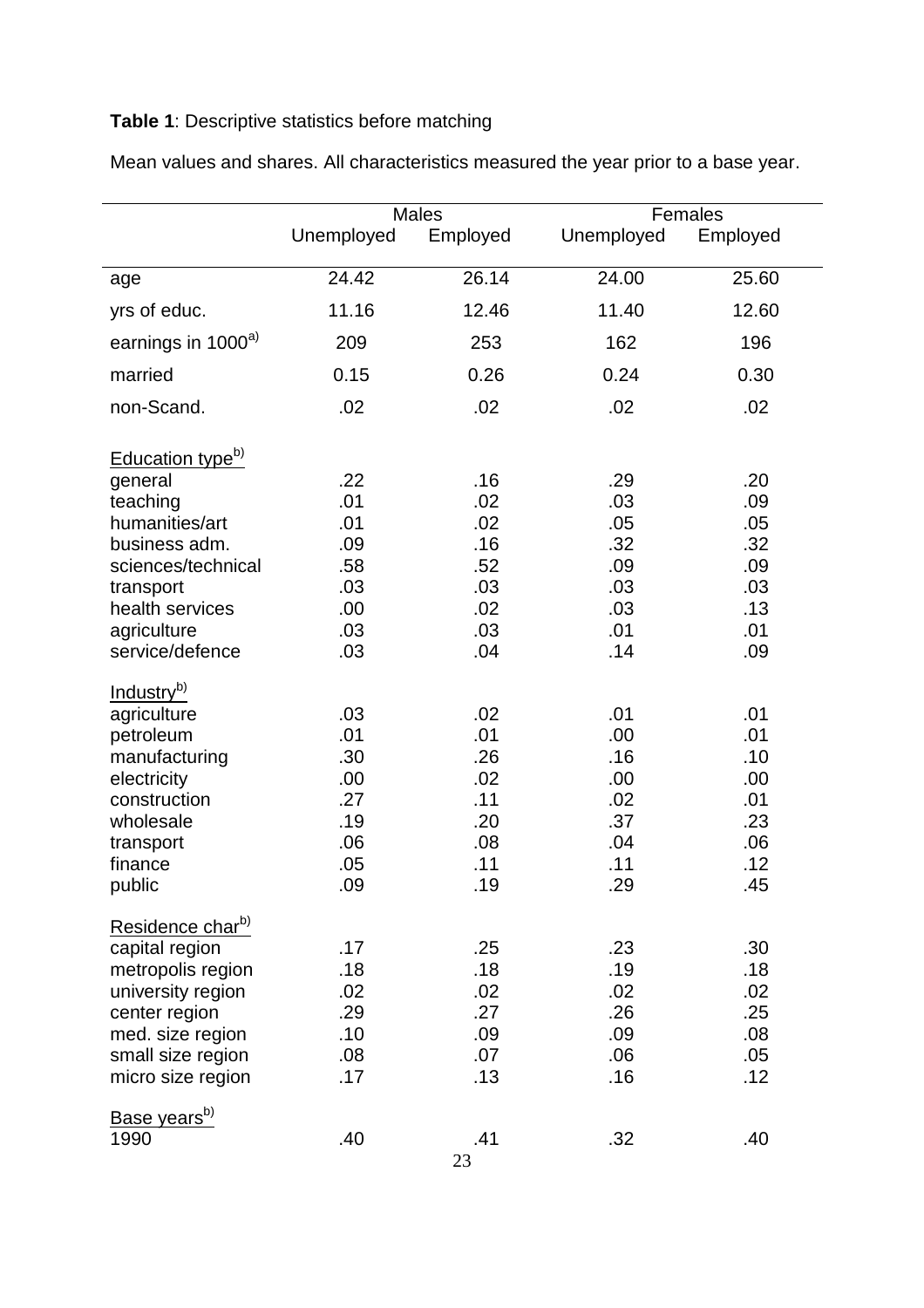| 1991                        | .11    | .07     | .11    | .09     |
|-----------------------------|--------|---------|--------|---------|
| 1992                        | .11    | .08     | .11    | .09     |
| 1993                        | .09    | .06     | .09    | .08     |
| 1994                        | .07    | .06     | .09    | .07     |
| 1995                        | .06    | .06     | .08    | .07     |
| 1996                        | .06    | .07     | .08    | .07     |
| 1997                        | .05    | .09     | .06    | .07     |
| 1998                        | .05    | .09     | .06    | .07     |
| Unempl.rates (base<br>year) | 6.28   | 5.69    | 4.55   | 4.28    |
| Nbr of individuals          | 17 169 | 196 702 | 12 187 | 159 398 |

a) Fixed NOK 2000 prices.

b) Shares in each category within each group; unemployed and employed. Summarizes vertically to 1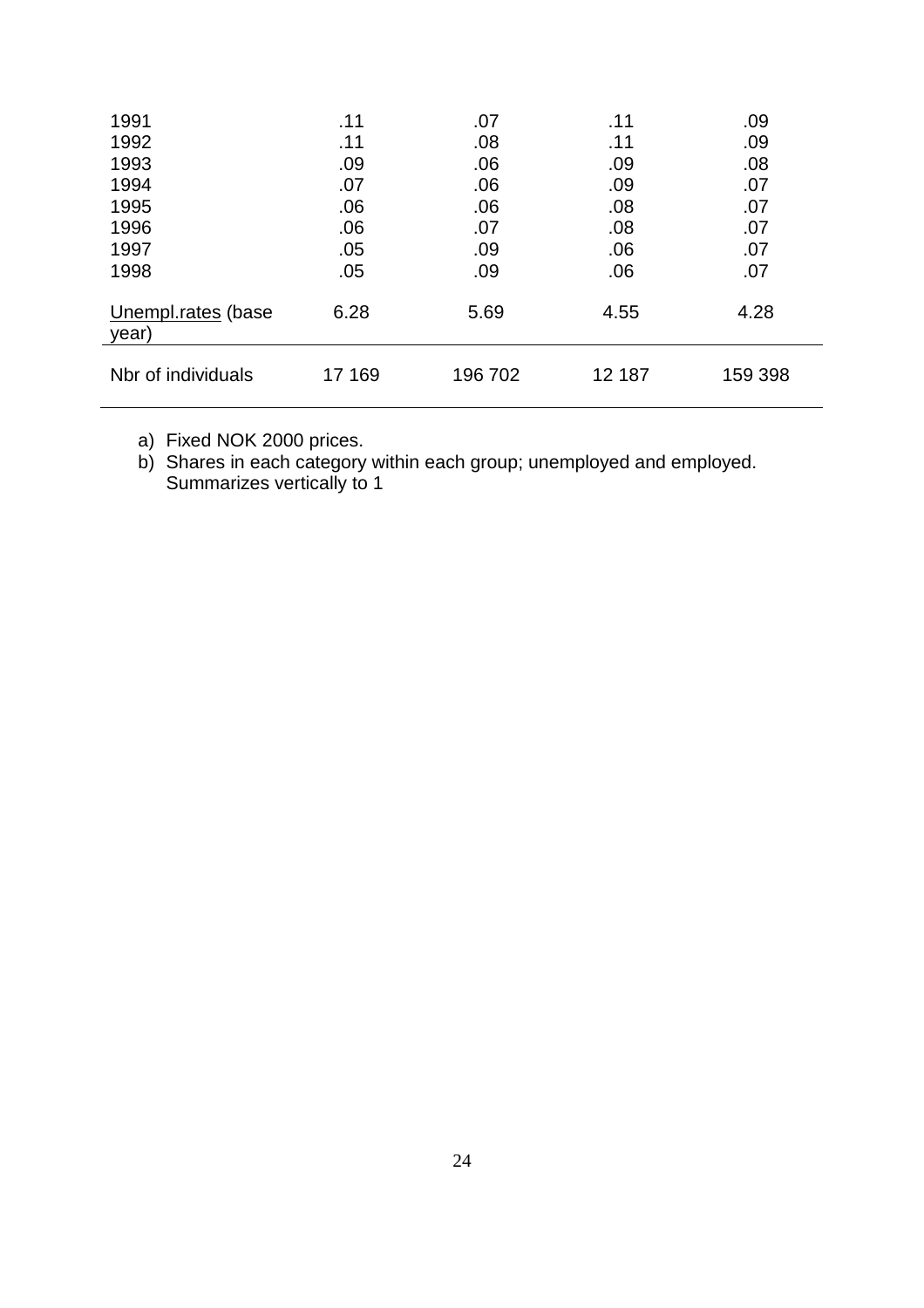

**Figure 1:** Propensity scores before and after matching –males.

*Note:* The Control (Employed) group consist of all individuals in the employed group before matching and a limited sample of the employed after matching.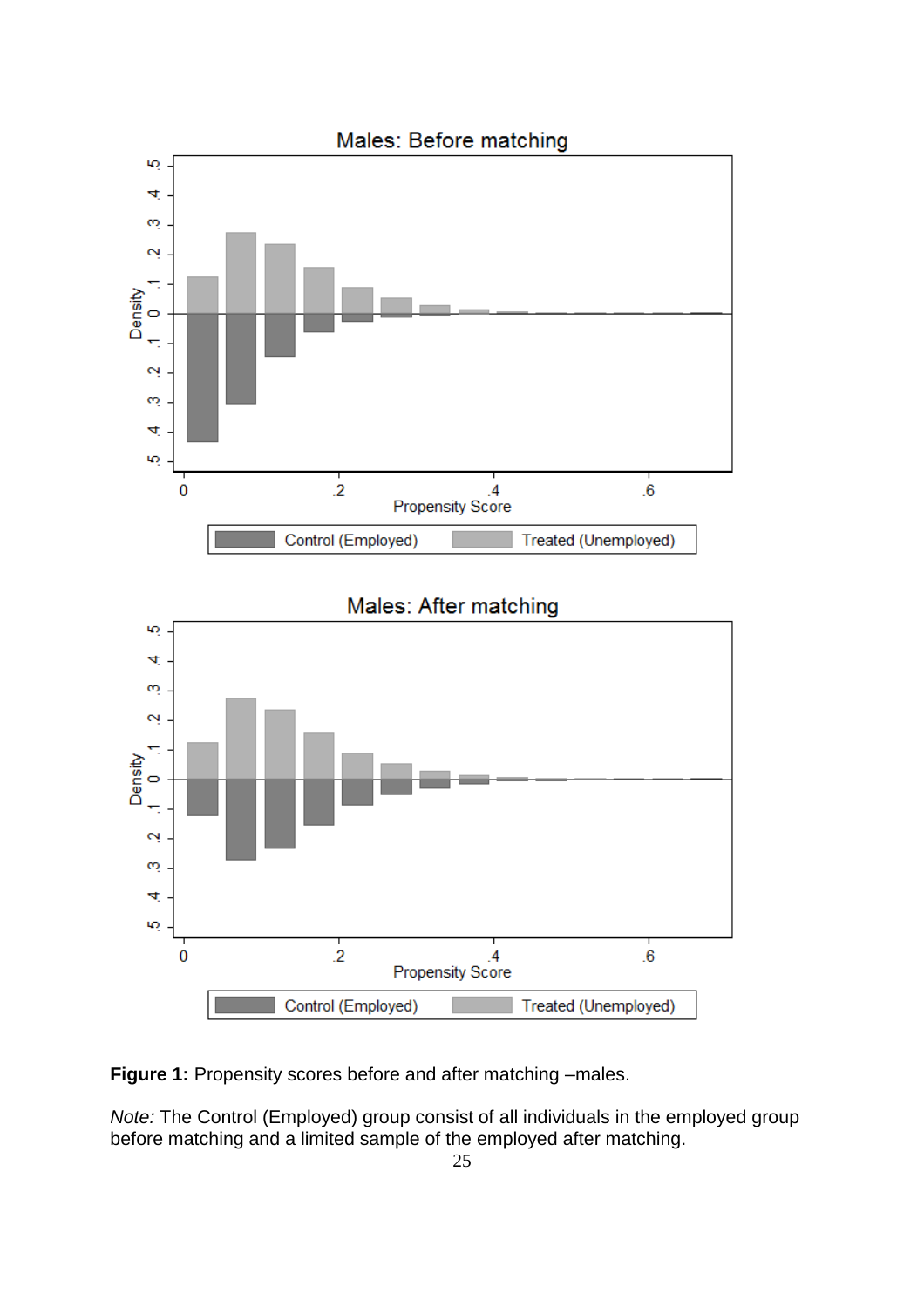

**Figure 2:** Propensity scores before and after matching –females.

*Note:* The Control (Employed) group consist of all individuals in the employed group before matching and a limited sample of the employed after matching.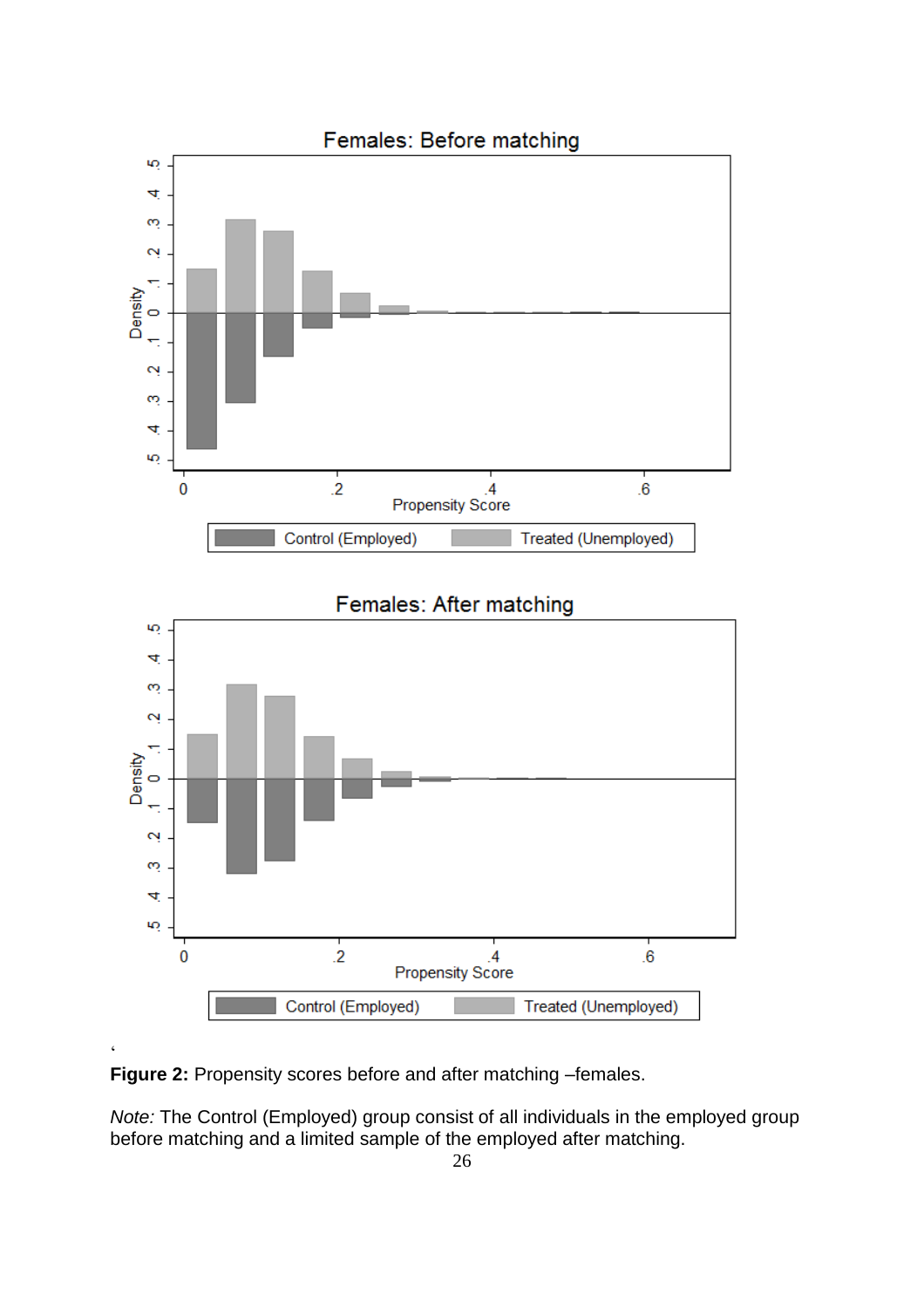## **Table 2**: Descriptive statistics after matching

|                                                                                                                                                                                                                                   | <b>Males</b>                                                              |                                                                           |                                                                           |                                                                                      | Females                                                                   |                                                                           |                                                                           |                                                                                      |
|-----------------------------------------------------------------------------------------------------------------------------------------------------------------------------------------------------------------------------------|---------------------------------------------------------------------------|---------------------------------------------------------------------------|---------------------------------------------------------------------------|--------------------------------------------------------------------------------------|---------------------------------------------------------------------------|---------------------------------------------------------------------------|---------------------------------------------------------------------------|--------------------------------------------------------------------------------------|
|                                                                                                                                                                                                                                   | Treated<br>(Unempl<br>oyed)                                               | Control                                                                   | bias <br>$(%)^{\text{a}}$                                                 | p-value                                                                              | <b>Treated</b><br>(Unem<br>ployed)                                        | Control                                                                   | bias <br>$(%)^{\text{a}}$                                                 | p-value                                                                              |
| age                                                                                                                                                                                                                               | 24.42                                                                     | 24.40                                                                     | 0.8                                                                       | 0.41                                                                                 | 24.00                                                                     | 24.02                                                                     | 1.0                                                                       | 0.39                                                                                 |
| yrs. of educ.                                                                                                                                                                                                                     | 11.16                                                                     | 11.14                                                                     | 0.7                                                                       | 0.38                                                                                 | 11.40                                                                     | 11.40                                                                     | 0.2                                                                       | 0.84                                                                                 |
| earnings in                                                                                                                                                                                                                       | 209                                                                       | 209                                                                       | 0.1                                                                       | 0.88                                                                                 | 162                                                                       | 162                                                                       | 0.1                                                                       | 0.95                                                                                 |
| $1000^{b}$                                                                                                                                                                                                                        |                                                                           |                                                                           |                                                                           |                                                                                      |                                                                           |                                                                           |                                                                           |                                                                                      |
| married                                                                                                                                                                                                                           | .15                                                                       | .15                                                                       | 0.6                                                                       | 0.52                                                                                 | .24                                                                       | .24                                                                       | 0.7                                                                       | 0.60                                                                                 |
| non-Scand.                                                                                                                                                                                                                        | .02                                                                       | .02                                                                       | 0.4                                                                       | 0.70                                                                                 | .02                                                                       | .02                                                                       | 0.7                                                                       | 0.56                                                                                 |
| Education type <sup>c)</sup><br>general<br>teaching<br>humanities/art<br>business adm.<br>sciences/techn.<br>transport<br>health services<br>agriculture<br>service/defence<br>Industry <sup>c)</sup><br>agriculture<br>petroleum | .22<br>.01<br>.01<br>.09<br>.58<br>.03<br>.00<br>.03<br>.03<br>.03<br>.01 | .22<br>.00<br>.01<br>.09<br>.58<br>.03<br>.00<br>.03<br>.03<br>.03<br>.01 | 0.4<br>0.4<br>1.2<br>0.8<br>0.1<br>0.5<br>0.4<br>0.0<br>0.3<br>1.1<br>0.2 | 0.72<br>0.57<br>0.19<br>0.38<br>0.90<br>0.68<br>0.30<br>1.00<br>0.90<br>0.33<br>0.82 | .29<br>.03<br>.05<br>.32<br>.09<br>.03<br>.03<br>.01<br>.14<br>.01<br>.00 | .28<br>.03<br>.05<br>.33<br>.09<br>.03<br>.03<br>.01<br>.14<br>.01<br>.00 | 0.7<br>0.5<br>0.1<br>1.3<br>1.1<br>0.3<br>1.6<br>0.4<br>0.9<br>0.4<br>0.0 | 0.61<br>0.64<br>0.93<br>0.30<br>0.41<br>0.80<br>0.05<br>0.75<br>0.51<br>0.76<br>1.00 |
| manufacturing<br>electricity<br>construction<br>wholesale<br>transport<br>finance<br>public                                                                                                                                       | .30<br>.00<br>.27<br>.19<br>.06<br>.05<br>.09                             | .30<br>.00<br>.27<br>.19<br>.06<br>.05<br>.10                             | 0.3<br>0.7<br>0.9<br>0.9<br>0.2<br>0.1<br>0.5                             | 0.78<br>0.31<br>0.50<br>0.40<br>0.87<br>0.90<br>0.62                                 | .16<br>.00<br>.02<br>.37<br>.04<br>.11<br>.29                             | .16<br>.00<br>.02<br>.37<br>.04<br>.11<br>.29                             | 0.9<br>0.8<br>0.8<br>0.5<br>0.9<br>0.7<br>0.5                             | 0.52<br>0.35<br>0.57<br>0.70<br>0.43<br>0.55<br>0.66                                 |
| Residence<br>char. <sup>c)</sup><br>capital region<br>metropolis<br>region                                                                                                                                                        | .17<br>.18                                                                | .17<br>.18                                                                | 0.2<br>1.1                                                                | 0.86<br>0.32                                                                         | .23<br>.19                                                                | .22<br>.18                                                                | 0.9<br>1.4                                                                | 0.45<br>0.28                                                                         |
| university<br>region                                                                                                                                                                                                              | .02                                                                       | .02                                                                       | 0.5                                                                       | 0.64                                                                                 | .02                                                                       | .02                                                                       | 0.6                                                                       | 0.63                                                                                 |

Mean values and shares. All characteristics measured the year prior to a base year.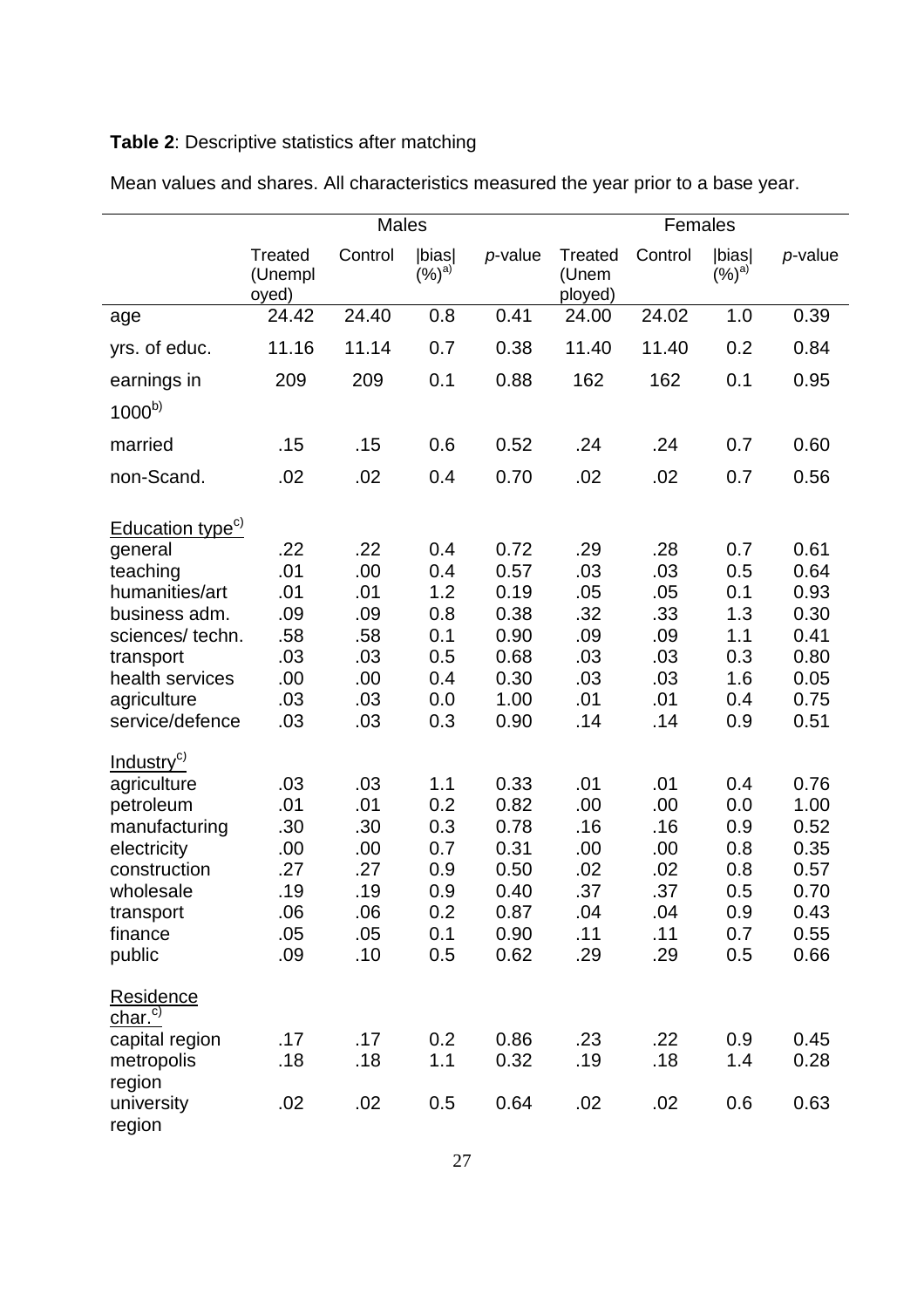| center region<br>med. size     | .29<br>.10 | .28<br>.10 | 0.9<br>0.3 | 0.43<br>0.79 | .26<br>.09 | .27<br>.09 | 2.1<br>0.4 | 0.11<br>0.75 |
|--------------------------------|------------|------------|------------|--------------|------------|------------|------------|--------------|
| region<br>small size<br>region | .08        | .08        | 0.6        | 0.60         | .06        | .06        | 0.5        | 0.69         |
| micro size<br>region           | .17        | .17        | 0.1        | 0.92         | .16        | .16        | 0.2        | 0.90         |
| Base years <sup>c)</sup>       |            |            |            |              |            |            |            |              |
| 1990                           | .40        | .40        | 1.1        | 0.31         | .32        | 32.        | 0.4        | 0.73         |
| 1991                           | .11        | .11        | 0.1        | 0.92         | .11        | .11        | 0.1        | 0.92         |
| 1992                           | .11        | .11        | 1.3        | 0.27         | .11        | .11        | 0.1        | 0.94         |
| 1993                           | .09        | .09        | 0.5        | 0.69         | .09        | .09        | 0.5        | 0.71         |
| 1994                           | .07        | .07        | 1.9        | 0.08         | .09        | .09        | 1.7        | 0.22         |
| 1995                           | .06        | .06        | 0.2        | 0.82         | .08        | .08        | 0.7        | 0.60         |
| 1996                           | .06        | .06        | 0.4        | 0.74         | .08        | .08        | 0.2        | 0.91         |
| 1997                           | .05        | .05        | 0.3        | 0.77         | .06        | .06        | 1.3        | 0.29         |
| 1998                           | .05        | .05        | 0.2        | 0.79         | .06        | .06        | 1.3        | 0.27         |
| Unempl. rates<br>(base year)   | 6.28       | 6.27       | 0.4        | 0.74         | 4.55       | 4.57       | 1.2        | 0.34         |
| Nbr of<br>individuals          | 17 169     | 17 169     |            |              | 12 187     | 12 187     |            |              |

a) Absolute standardised bias.

b) Fixed NOK 2000 prices.

c) Shares in each category within each group; unemployed and employed. Summarizes vertically to 1.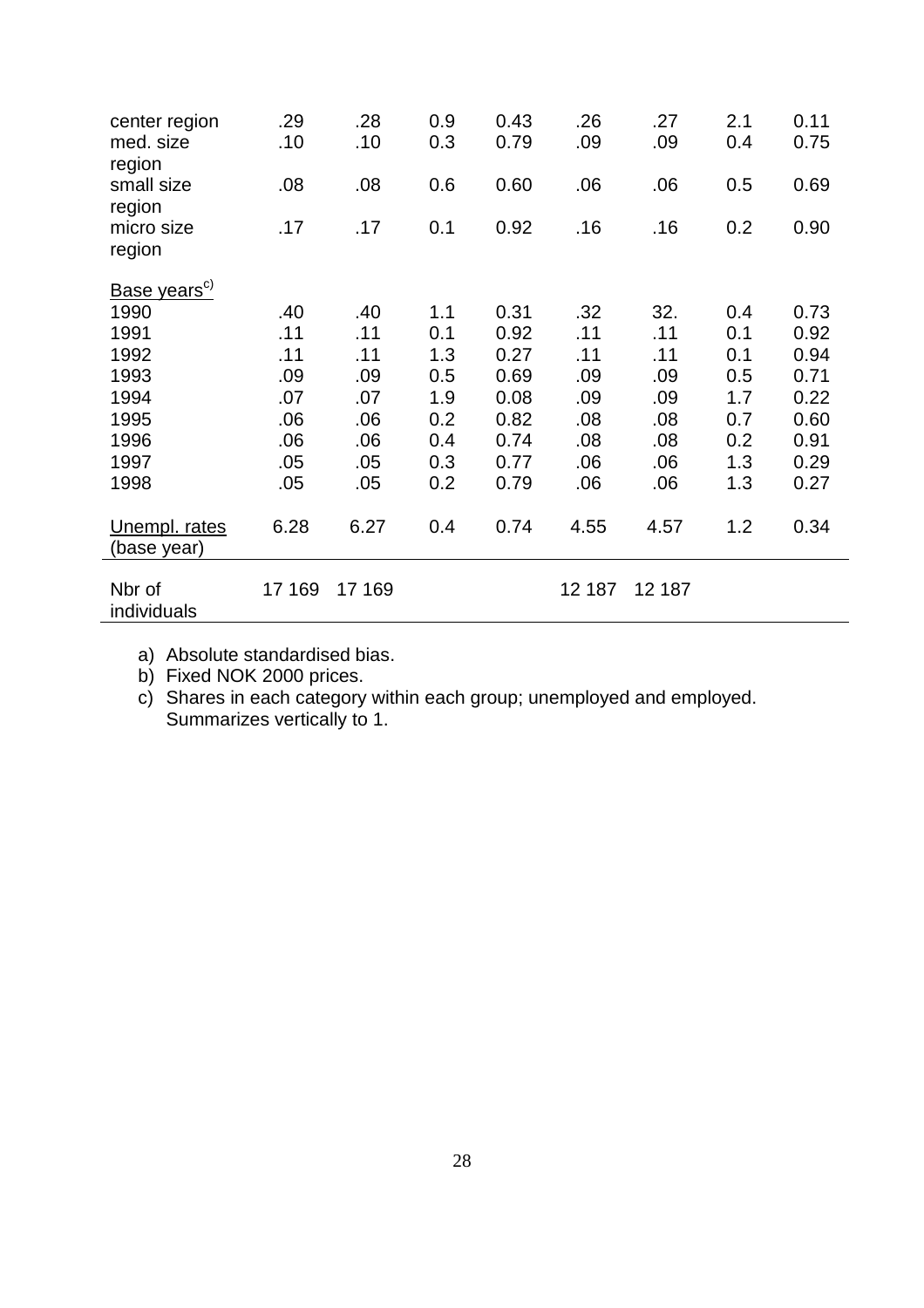

**Figure 3:** Average treatment effect on the treated (ATT) on the probability of being *unemployed* in the follow-up years –males.



**Figure 4:** Average treatment effect on the treated (ATT) on the probability of being *out of labour force* in the follow-up years –males.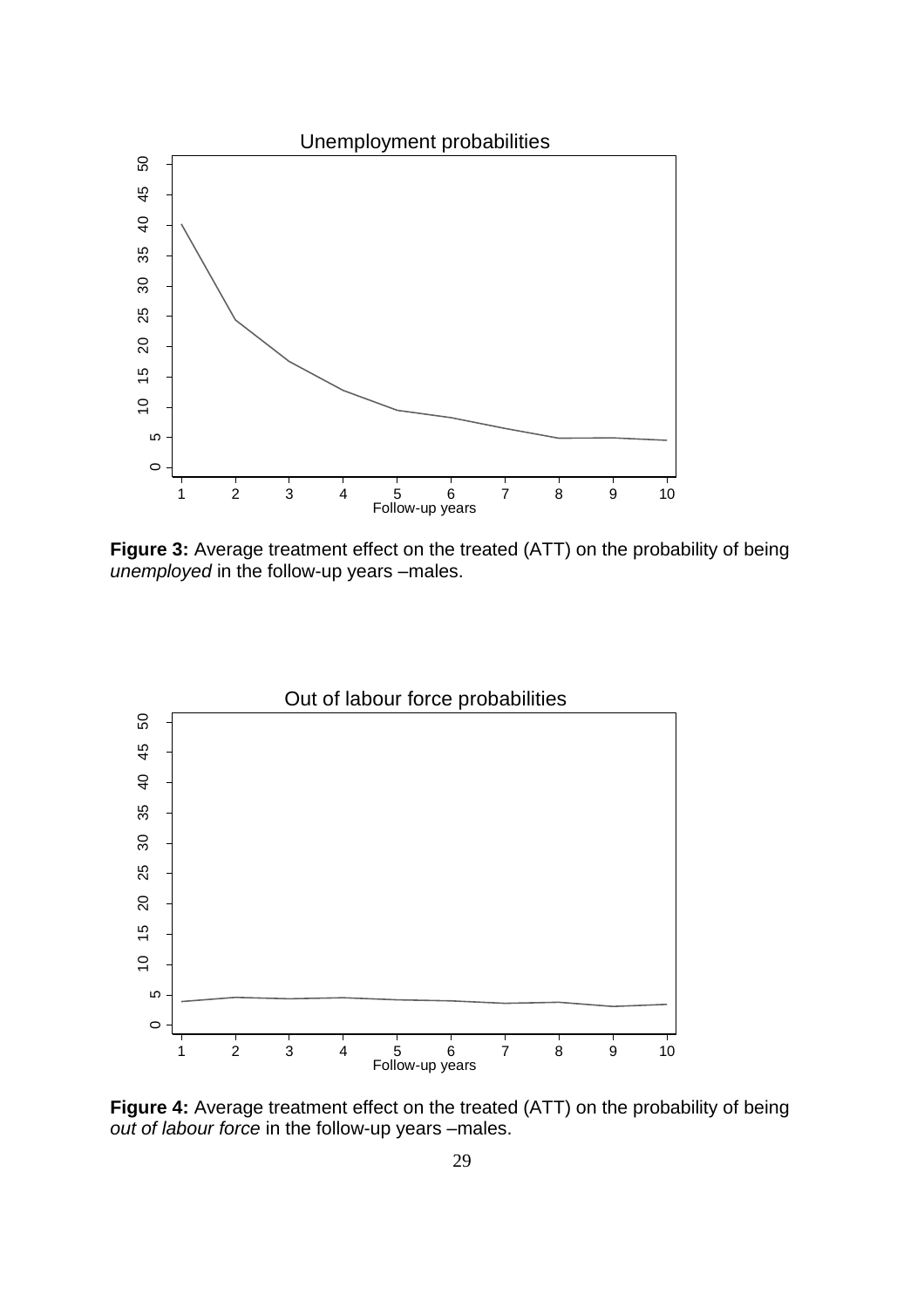

**Figure 5:** Average treatment effect on the treated (ATT) on the probability of being *unemployed* in the follow-up years –females.



**Figure 6:** Average treatment effect on the treated (ATT) on the probability of being *out of labour force* in the follow-up years –females.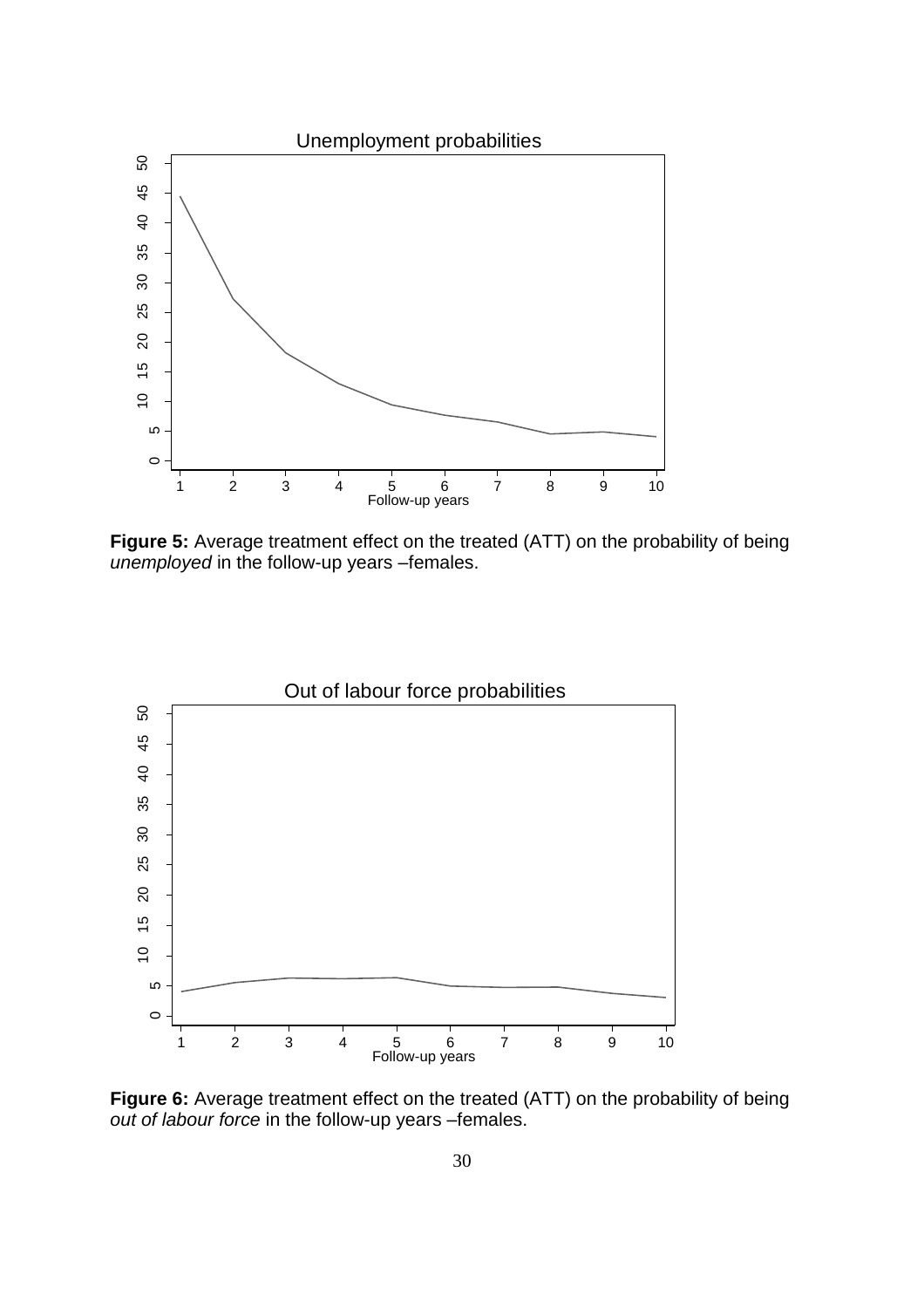## **Table 3:** Robustness check, MH-test

Follow-up years 1 2 3 4 5 6 7 mh+ mh- mh+ mh- mh+ mh- mh+ mh- mh+ mh- mh+ mh- mh+ mh- mh+ mh- mh+ mh- mh+ mh-**Males** *Unemployment e* γ = 1.0 0 0 0 0 0 0 0 0 0 0 0 0 0 0 0 0 0 0 0 0 *e γ* = 1.5 0 0 0 0 0 0 0 0 0 0 0 0 0 0 0 0 0 0 0 0 *e γ* = 2.0 0 0 0 0 0 0 0 0 0 0 0 0 0 0 - 0 - 0 - 0 *Out of labour force e γ* = 1.0 0 0 0 0 0 0 0 0 0 0 0 0 0 0 0 0 0 0 0 0 *e γ* = 1.5 0 0 0 0 0.02 0 0.07 0 0.46 0 0.08 0 0 0 0.01 0 - 0 - 0 *e γ* = 2.0 0.45 0 0.01 0 - 0 - 0 - 0 - 0 - 0 - 0 - 0 - 0 **Females** *Unemployment e γ* = 1.0 0 0 0 0 0 0 0 0 0 0 0 0 0 0 0 0 0 0 0 0 *e γ* = 1.5 0 0 0 0 0 0 0 0 0 0 0 0 0 0 0.01 0 0 0 0.01 0 *e γ* = 2.0 0 0 0 0 0 0 0 0 0.01 0 0.38 0 0.28 0 - 0 - 0 - 0 *Out of labour force e γ* = 1.0 0 0 0 0 0 0 0 0 0 0 0 0 0 0 0 0 0 0 0 0 *e γ* = 1.5 0.10 0 0.12 0 0.21 0 0.45 0 0.33 0 - 0 - 0 - 0 - 0 - 0 *e γ* = 2.0 - 0 - 0 - 0 - 0 - 0 - 0 - 0 - 0 - 0 - 0

*Notes:* The *mh+* denotes *p*-values of the upper bound, while the *mh-* denotes the *p*-values of the lower bound. A "-" denotes a negative treatment effect resulting from assuming a large positive unobserved heterogeneity bias.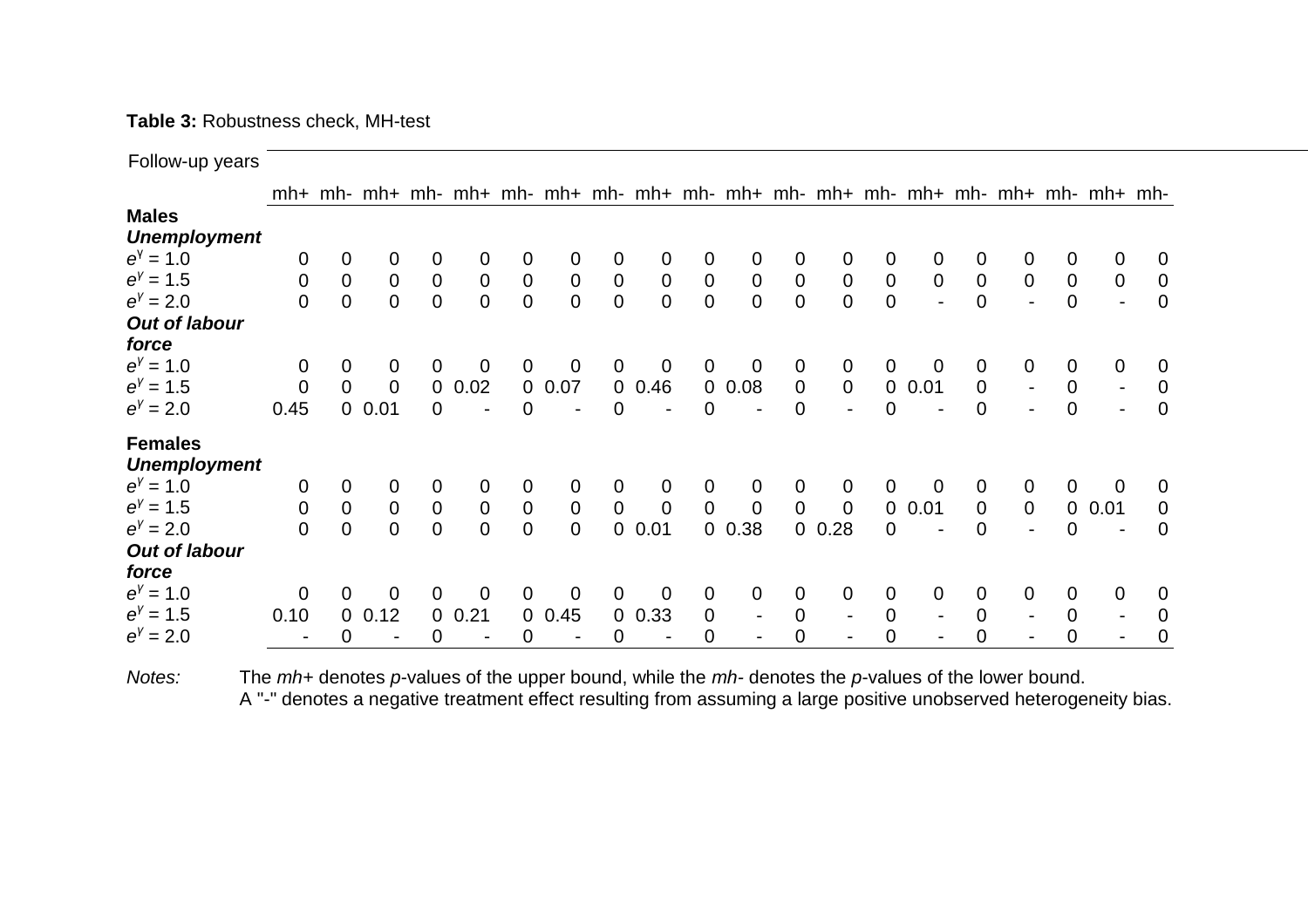## **Appendix**



**Figure A1:** Shares of males in the two groups (employed and unemployed) being unemployed and *out of labour force* in the follow-up years.